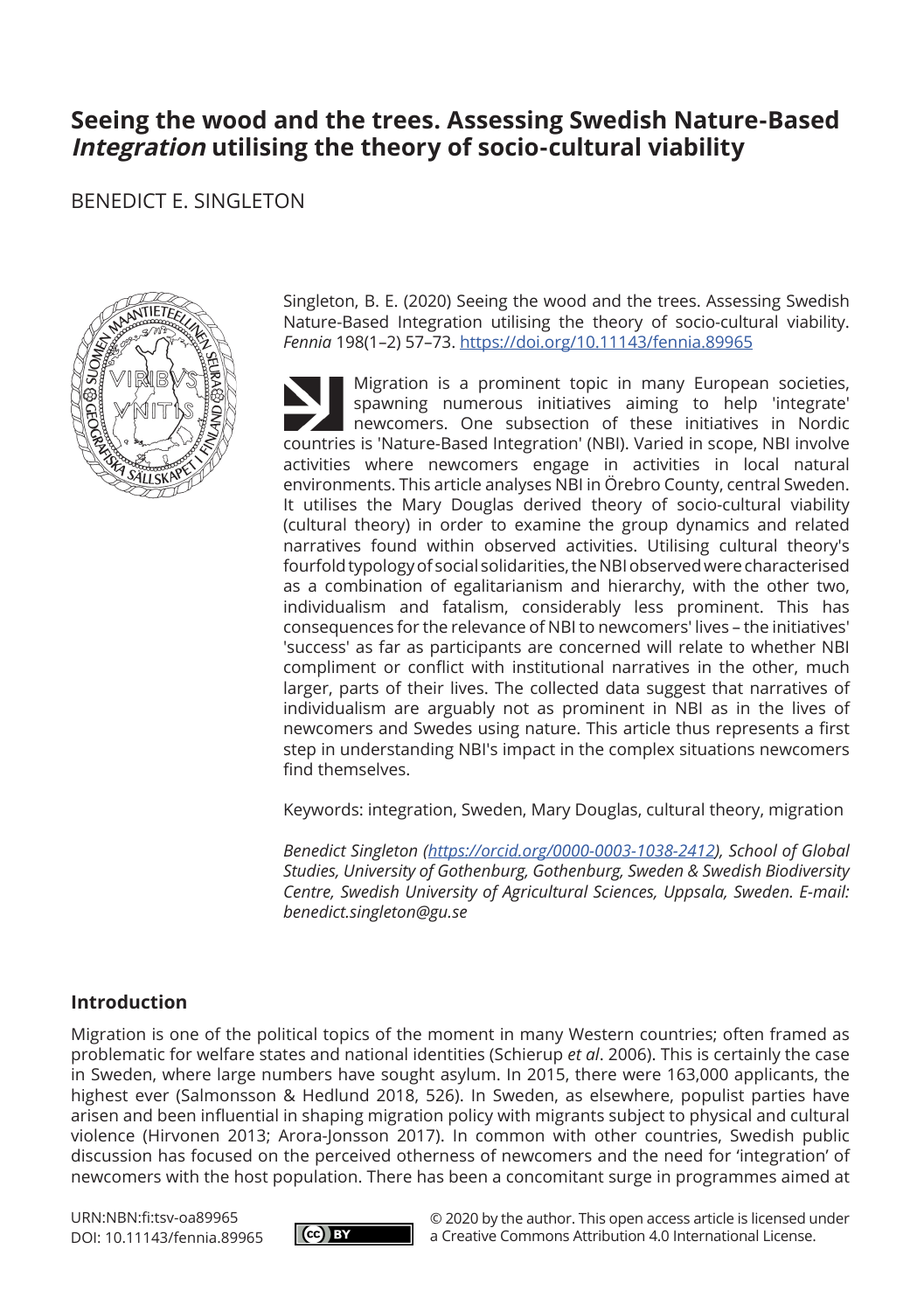assisting this integration. This article focuses upon one group of projects: several Nature-Based Integration (NBI) schemes in Örebro County, central Sweden. NBI are a diverse group of projects that have emerged in various Nordic countries (Pitkänen *et al*. 2017; Gentin *et al*. 2018). They vary in focus, some encouraging migrant employment (Johnson *et al*. 2017), whereas others encourage various forms of 'nature-based outdoor recreation' (*friluftsliv*) (Gentin *et al*. 2018). Broadly, NBI is defined as a "process in which an immigrant gets familiarized with the local environment, through activities that take place in a natural environment…" (ibid., 17). At present, there is a paucity of precise data on the prevalence of NBI but it appears increasingly popular. The projects examined in this paper have been the subject of various news articles and enquiries to the Swedish Centre for Nature Interpretation reported that a majority of Sweden's 33 *naturum* (visitor centres in nature) are involved in some form of NBI (personal communication). The data for this article comprise ethnographic observations built upon guided walks in nature and 'nature interpretation' (*naturvägledning*) as well as interviews with nature guides and examination of successful funding applications.

While increasingly of interest to policy makers and academics (e.g. Pitkänen *et al*. 2017; Gentin *et al*. 2018), there is, at present, little research on the extent that NBI work as *integration* within host societies. As such, this research aims to fill the gap. In this paper, I present a qualitative case study of several NBI projects in Örebro County, central Sweden. Located between Gothenburg and Stockholm, Örebro is a medium-sized city with 153,367 inhabitants in 2018, approximately half of Örebro County's population of 302,252. Within the county, official statistics list 50,033 inhabitants as foreignborn (Statistics Sweden 2019). The Örebro municipality (*kommun*) emphasises development of the local area's outdoor recreation potential. This has been recognised nationally, with Örebro awarded the annual title of Sweden's 'outdoor municipality' four times in the last eight years (Svennebäck 2017). The city itself has twenty areas classified as nature reserves, with two more classified as cultural reserves. It is within these reserves and others around the nearby towns of Nora and Laxå that observations took place.

I collected data through interviews, observations and documentary analysis, from which I assess the extent that NBI contribute to the integration of different societal groups. This assessment utilises the Mary Douglas originated *theory of socio-cultural viability* (cultural theory, for short). Cultural theory is a theory of constrained relativism in dynamic contexts and is a way to examine different understandings of what integration means within NBI activities. I thus apply cultural theory's typology of social solidarities to the empirical material, highlighting how activities embody particular narratives. Through this analysis, I raise concerns that the NBI need to be adapted to fit the broader pressures inherent to the contexts of newcomers' daily lives. This is then a first step in beginning to assess the relevance of NBI within the social contexts migrants to Sweden find themselves.

#### **Theory: integration and the theory of socio-cultural viability**

Integration is a much-utilised and much-discussed subject within the field of migration studies. "The term commonly refers to both the socio-economic incorporation of immigrants in the host society, and to their socio-cultural adaptation to that society… Successful integration is usually considered dependent on characteristics of the immigrant and of the receiving society." (Saharso 2019, 1). Such a definition can clearly encompass a range of different things and has tendency to adopt certain normative positions. In other words, whilst there is recognition that integration experiences change both hosts and immigrants, there is arguably a tendency to measure immigrant adaptation of various essentialised attributes of the host society. This has been criticised as based on a false image of countries as homogenous entities with social life neatly limited by national borders. This links to the racist othering of migrants (Schinkel 2018); and is inherently coercive (Favell 2019). As such, 'integration' is often something only migrants do (Grip 2010; Klarenbeek 2019). Whilst some scholars call for the abandonment of the term integration itself (Schinkel 2018), others argue that as integration thinking informs the lived lives of migrants (who find themselves the subject of integration initiatives) the concept retains analytical value. Such researchers argue for a focus on integration as a field of governance – part of the 'factual architecture' – within which immigrants lives are experienced (Hadj Abdou 2019). There is thus a need to examine integration in relational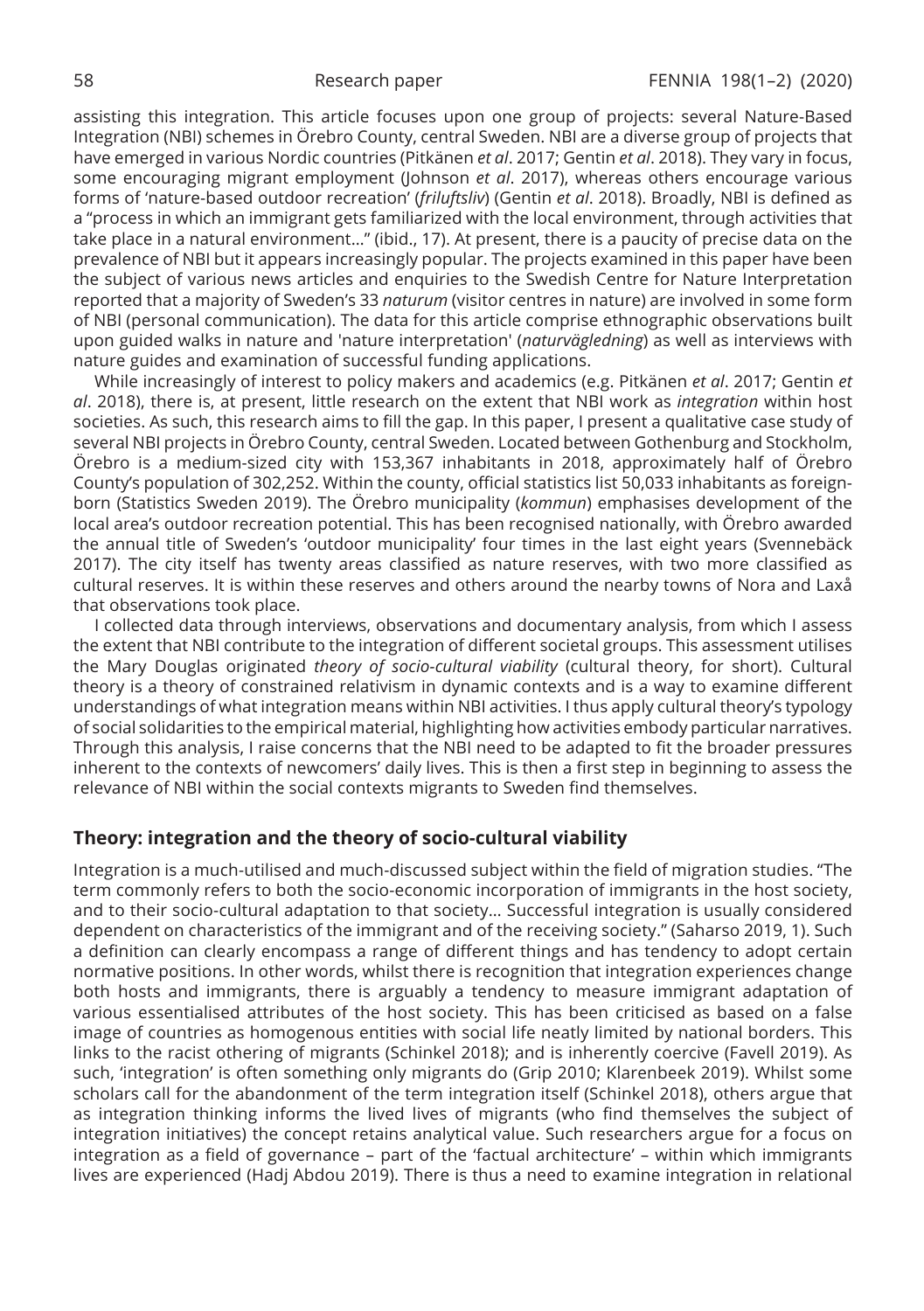fashion, investigating people and institutions in specific immigration contexts (Klarenbeek 2019). To do this, in this article cultural theory is applied.

The theory of socio-cultural viability (cultural theory) originated in the work of anthropologist Mary Douglas. Originally, cultural theory was a heuristic aid Douglas developed after she noticed certain patterns in the ways that disparate peoples organised themselves and their world-view (Douglas 1970 [2003]). Cultural theorists employ two axes: the extent of incorporation into bounded units and the extent that an individual is bound by the scope of external prescriptions. From this, a typology of four different, ideal-type *social solidarities* emerges: *egalitarianism*, *hierarchy*, *individualism* and *fatalism* (Thompson *et al*. 1990, 5). Each social solidarity generates a discourse with a particular, distinctive narrative on 'nature', 'humanity', time, styles of learning, material and political distribution within society (Table 1), with an associated "behavioural strategy" (Thompson *et al*. 1999, 1). Each social solidarity likewise demonstrates a different pattern of social relations and political relations. Those in egalitarian or hierarchical relations form a group pattern for collective undertaking, with those in egalitarian groups retaining more autonomy than hierarchs. Thus, egalitarian groups are characterised by equal relations and collective decision-making whereas those with demarcated authority predominantly make hierarchical groups' decisions. The relations of individualism are fluid, personal networks characterised by individual choice. Fatalistic relations are those of atomised individuals with tenuous and unreliable links to others (Thompson 2008, 72–78; Swedlow 2012, 157–159).

Within cultural theory, each of these social solidarities exist at every level of social organisation from 'dividual' (since individuals exist within dynamic social and material contexts) to the international level (Thompson 1998, 200; 2008, 70). Indeed, solidarities (and concomitant discourses on the world) may coexist within institutions, often in pairwise fashion (6 and Mars 2008, xviii-xviiv; Verweij *et al*. 2011a). It thus becomes possible to analyse any given institution – understood broadly within cultural theory as "any non-randomness in behaviour (or … in the beliefs and values that are used to justify that behaviour)" (Thompson 2008, 51) – using cultural theory's typology at different times and social scales.<sup>1</sup>

|                         | Egalitarianism                                                                  | Hierarchy                                                              | Individualism                                                                | <b>Fatalism</b>                                                                       |  |
|-------------------------|---------------------------------------------------------------------------------|------------------------------------------------------------------------|------------------------------------------------------------------------------|---------------------------------------------------------------------------------------|--|
| Type of<br>social order | High (group)<br>incorporation, low<br>external prescription:<br>unranked groups | High incorporation,<br>high external<br>prescription: ranked<br>groups | Low incorporation,<br>low external<br>prescription: ego-<br>focused networks | Low incorporation,<br>high external<br>prescription: margins<br>of organised patterns |  |
| <b>Nature</b>           | Intricately connected<br>and fragile                                            | Controllable                                                           | Benign and will<br>'bounce back'                                             | Capricious                                                                            |  |
| Humanity                | Essentially caring and<br>sharing                                               | Malleable: deeply<br>flawed but<br>redeemable                          | Self-seeking and<br>atomistic                                                | Fickle and<br>untrustworthy                                                           |  |
| <b>Distribution</b>     | Equality of result is key                                                       | Distribution should<br>be by need (based<br>on rank or station)        | It is fair that those<br>who put most in get<br>most out                     | Fairness is impossible                                                                |  |

| Table 1. The social solidarities (adapted from Thompson et al. 1990; Thompson |  |  |  |  |
|-------------------------------------------------------------------------------|--|--|--|--|
| 1998, 2003).                                                                  |  |  |  |  |

I should state several things at this point. Firstly, the particular knowledge of the world each social solidarity is partial and irreducible to that of the other social solidarities – no social solidarity is 'wrong'. Cultural theory is thus not a means to push people towards 'correct' understanding of a situation. Secondly, cultural theory is not a theory of personality types. All people move between different social solidarities as they go about their lives. Indeed, many will move multiple times during a single day. As such, thirdly, cultural theory is above all a dynamic theory. Individuals are attracted towards one of the solidarities at any given time as a way of making "transactional sense" of their situations (Thompson 2008, 147). As situations change (due to the action of people or otherwise), particular world-views become increasingly difficult to sustain. This is the 'viability' mentioned in the theory's full title. This is rooted in the imperfect picture of the world each solidarity generates – the uncomfortable knowledge of the other solidarities has a tendency to make itself heard (Verweij *et al*. 2011b). As such, social solidarities are not deterministic, rather as discourses they constrain and enable particular behaviours (Tansey & Rayner 2009). Furthermore, each solidarity will always exist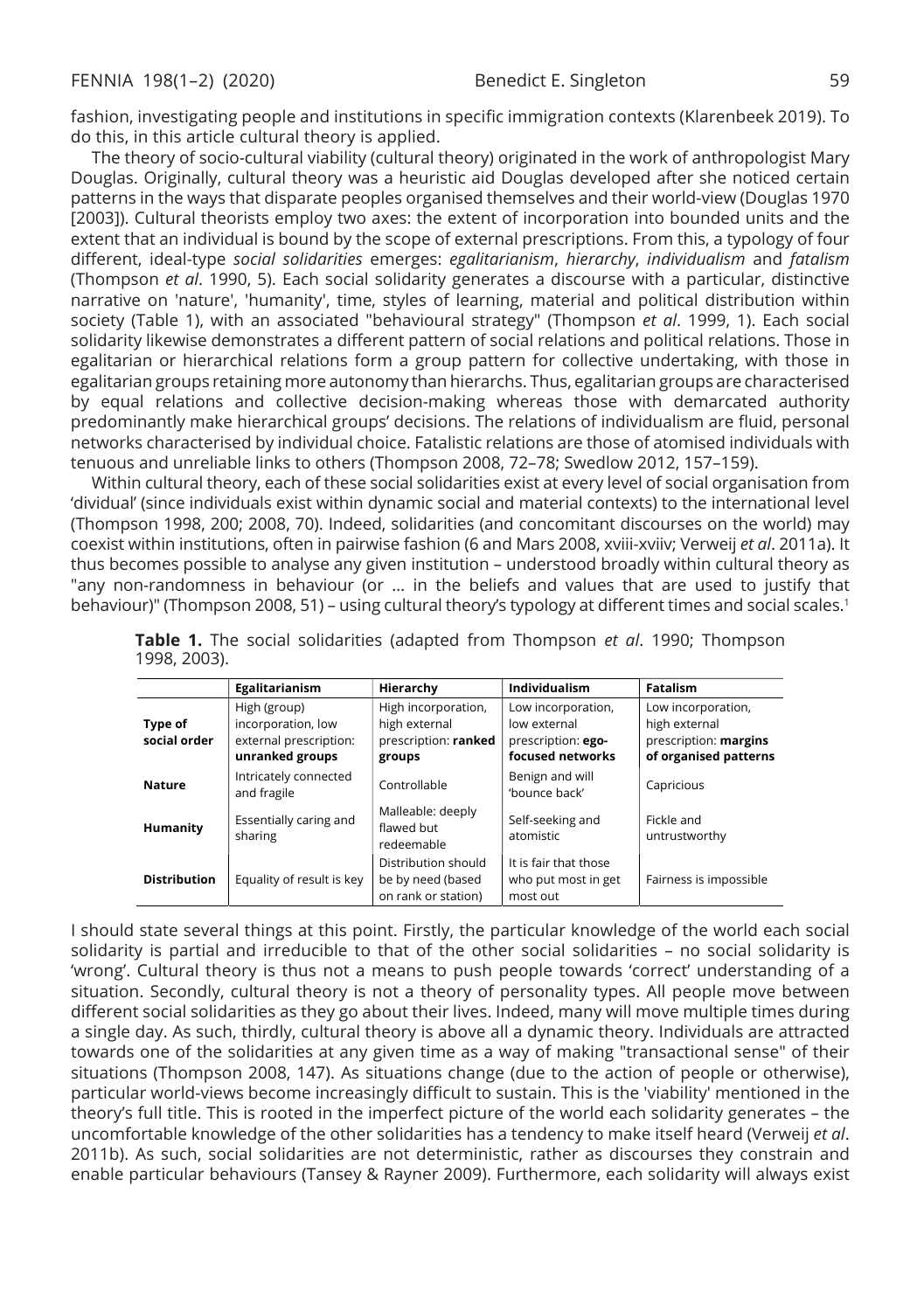in some form (Tansey & O'Riordan 1999). People constantly organise and disorganise themselves in groups with concomitant outlooks on the world, their preferences emerge through their involvements with others (Thompson *et al*. 1990, 56–59).

Cultural theory is a strong candidate for examining integration projects. From the beginning, focus has been on processes of classification and boundary-maintenance (Douglas 1966 [2002]) and how this structures the information institutions can process, fuelling or defusing trajectories towards violence (6 & Richards 2017). This focus has led to papers focusing on the dynamics of egalitarian political systems among closed, dissident minorities (Richards 1999; Douglas & Mars 2003), the emergence of tyranny (Mars 2008), migrant integration (Olli 2012), as well as efforts to theorise and effect conciliation and peace-making (Richards 2009). Within cultural theory, difference and differencemaking are integral to human life and what matters is how difference is accommodated (Richards 2009, 7). Cultural theorists are thus interested in the dynamics of institutions dominated by the outlooks of particular social solidarities and actions that mediate interactions between them (Richards 2010). An advantage of the typology is that it allows a degree of prediction within research. The way that these predictions are made is through assessing the extent that any given action or sets of actions is performed in the appropriate style and scale.

In cultural theory, *style* relates to the dominant social solidarity of a given institution and the extent that an action matches that solidarity's dominant narrative of the world. For example, an individualistic free market solution to an issue is unlikely to be popular or successful in a context where the egalitarian solidarity is dominant. However, as noted earlier, situations are not static and indeed institutional contexts change with people and even whole groups moving between social solidarities and changing their social organisation concomitantly (Mars 2008). Furthermore, with each social solidarity only able to appreciate part of reality, institutions that incorporate only a 'pure' set of views are integrally unstable – the amount of anomalous phenomena challenging the dominant framing of a situation will mount up. Different institutions have different strategies for dealing with anomalies; however, one response involves alliances between different groups. Thus, the individualists' free-market requires hierarchs for its maintenance. In such circumstances, tensions between contradictory worldviews may be managed ritually (Richards 2010; 6 & Richards 2017) but also by predominating at different social *scales* – egalitarianism could be dominant at the community level, while hierarchy is the stronger at national and international scales, for example. As such, in assessing NBI in Örebro County this article looks at what social scales the narratives of different social solidarities emerge. It thus becomes possible to make cautious assessment of the extent that the NBI activities observed are 'appropriate' to the integration-contexts within which they are practiced in terms of style and scale.

## **Methods and material**

The NBI that comprise the focus of this study began in 2015, around the work of two local environmental non-governmental organisations: the Swedish Society for Nature Conservation, Örebro County (*Naturskyddsförening Örebro län*) and Hopajola. The initial phase of the project involved training newcomers as nature guides, with two (originating from Syria and Kosovo respectively), subsequently employed by the municipality. Since then, these guides state they have guided 2,300 people in various languages. This has included a series of "Nature experiences in several languages" (*Naturupplevelser på Flera Språk*, NFS) aimed generally at all members of local society. Similar to NFS is "Chat between the pines" (*Språka Mellan Tallarna*, SMT). SMT excursions were conceived as language-cafes in nature. The previous guides helped out with SMT, but many activities were organised by a person specifically hired for the project, who had come to Örebro from Afghanistan. SMT continue at the time of writing around Örebro County, at times organised by the participants of a third NBI project; "Education for nature interpretation in several languages in Örebro Region" (*Utbildning Naturvägledning på Andra Språk i Örebro län*, ENI). ENI comprised four three-day courses various in the towns of Örebro, Nora, Karlskoga and Kopparberg in total. Attendance at NBI activities was extremely variable. One SMT session was attended only by myself and the guide, whereas several days of the ENI course involved 21 people, guides included. Newcomers generally outnumbered Swedes with the exception of one SMT excursion (a snowshoe expedition). The largest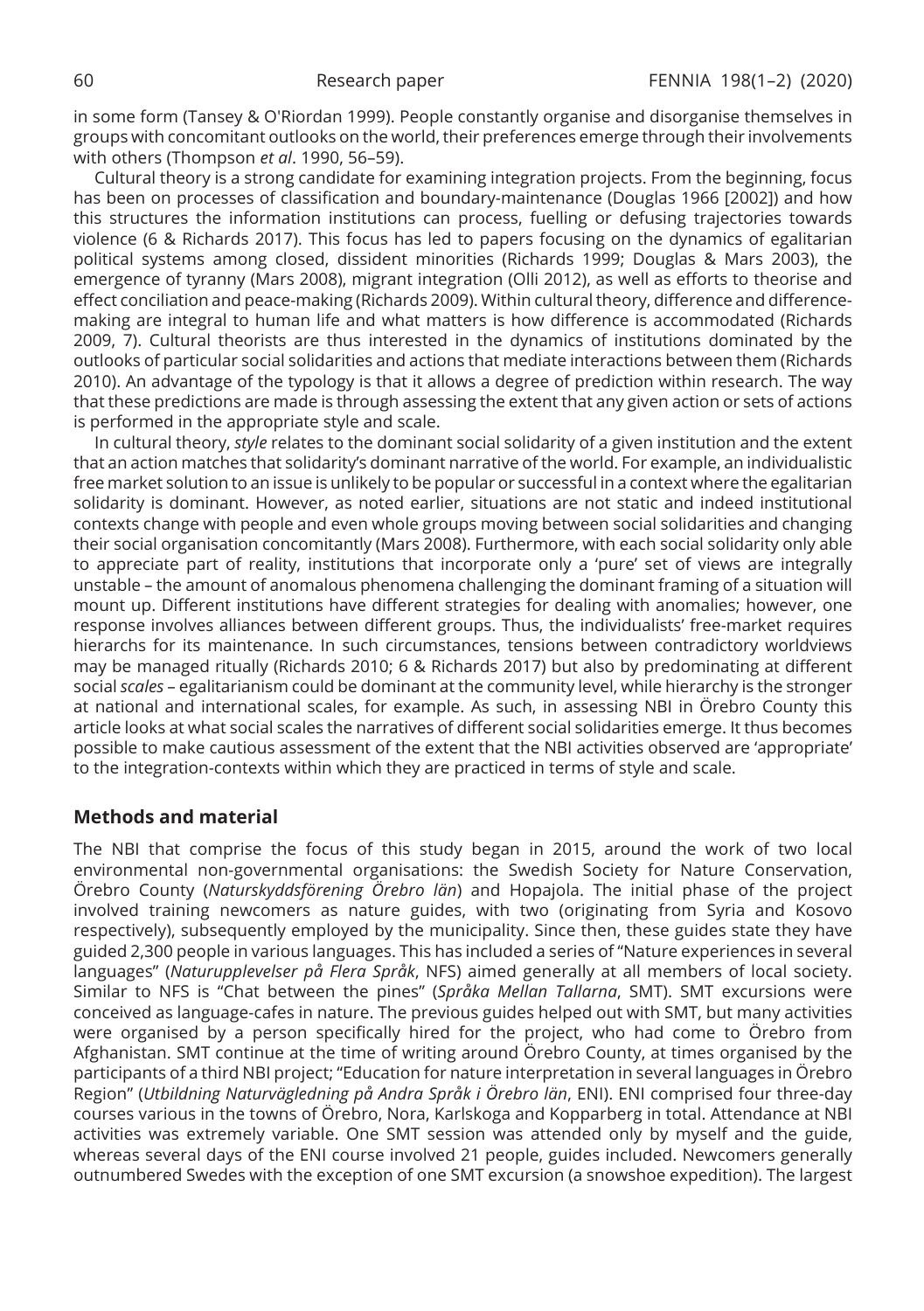group of newcomers came from Syria. In general, the proportion of men to women varied considerably. The data collection period was between December 2017 and February 2019.

While the different projects had different objectives, they shared a basic activity template – guided walks in nature reserves. In general, 'participants' would be led by 'guides' through a nature reserve, stopping periodically to carry out pre-planned activities. The activities varied considerably but recurrent features of the activities were collective or cooperative action, entertainment, learning and the utilisation of a variety of different senses to build a picture of the local nature. Typically, guided walks were organised around one or two of the "universal access laws" (*allemansrätt*, Naturvårdsverket n.d.), which accord considerable rights to roam and collect resources in the countryside.

One of the challenges of performing a cultural theory analysis is avoiding tautology. The best way to do this is to work in a detailed fashion, trying to get information on the empirical object from a variety of perspectives with several methods, notably participant observation and interviews, supplemented by documentary analysis (Verweij *et al*. 2011a).

#### *Participant observation*

As Nature Based Integration activities comprise episodic, repeated, multiphasic experiences with an inherently embodied component, it seemed relevant to seek to attend as many NBI sessions as possible (Stewart 1998; Bolger *et al*. 2003). As such, data were collected *in situ*, with the intention of experiencing NBI as any other participant (Kusenbach 2003). Table 2 lists all NBI activities attended. I recorded observations utilising a notebook, camera and portable voice recorder. I collated this material in the form of a field diary, which was then used as the basis for coding alongside other data materials. As a regular participant in NBI activities, I was able to build social relationships, mostly with guides, which led me attending related events outside of NBI activities such as work seminars and meetings. These helped me to understand better the context within which NBI projects were planned and executed, providing opportunities for discussion of the strategic aims of the various activities as well as an awareness of where information was gathered for planning NBI activities.

| Highly variable attendance (2–17 including a guide and a researcher).                                                         |
|-------------------------------------------------------------------------------------------------------------------------------|
|                                                                                                                               |
| Organised by Swedish Society for Nature Conservation, Örebro                                                                  |
| Provided guiding experiences aimed at groups of diverse language                                                              |
|                                                                                                                               |
| Guided walks attended by 4 people each including guides and a                                                                 |
|                                                                                                                               |
| Comprised several three-day courses in several towns around                                                                   |
| Researcher completed the course twice plus one extra session.                                                                 |
| 109 participants over the seven attended sessions including guides                                                            |
| Organised by Swedish Society for Nature Conservation, Örebro                                                                  |
| Activity organised by a Swedish teacher to a group of medical<br>workers learning Swedish in order to work within the medical |
|                                                                                                                               |
|                                                                                                                               |
|                                                                                                                               |

#### **Table 2.** Observations collected.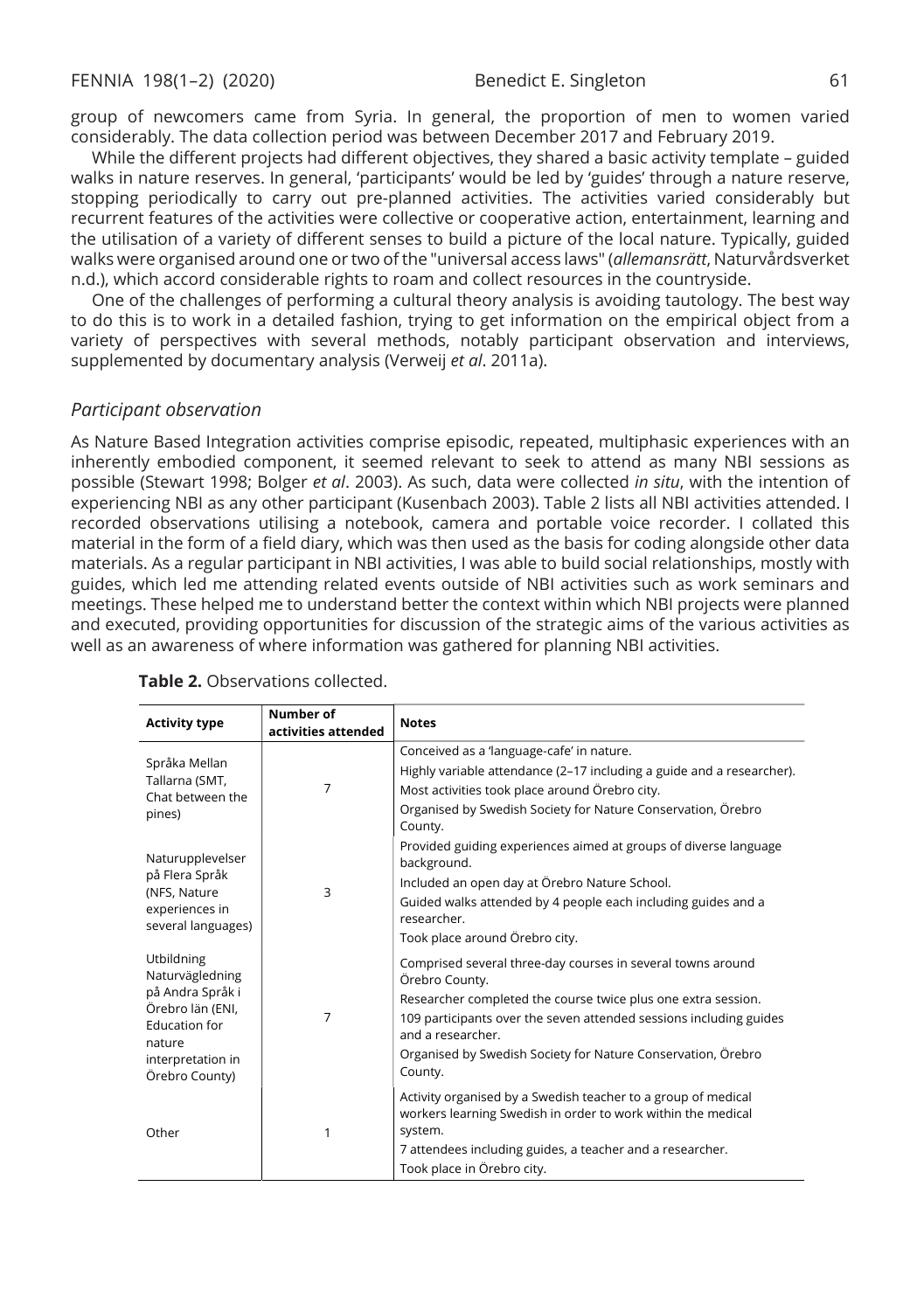## *Interviews*

Nine semi-structured interviews were organised (Table 3), with respondents purposively selected for their relationship to NBI in Örebro County. These comprised two groups. 1) Those who worked as NBI guides (Interviews 1–5). These were selected for their role as organisers of NBI activities, with several involved in project planning and successful funding applications. 2) A mixed group. These included Swedish-language teachers who have availed themselves of the pedagogical opportunities of NBI (Interviews 6–7), the Project Leader of an environmental NGO (Hopojola) involved in the planning and application processes for these NBI projects (Interview 8); and finally a municipality-employed ecologist who maintains online information on local nature and culture reserves (Interview 9). This information was a resource advertised and utilised by NBI guides. Interviews took place in the language of the respondent's choosing (eight Swedish, one English) and were transcribed.

| <b>Interview</b><br>No. | Newcomer<br>or Swede | Role                                                                      |
|-------------------------|----------------------|---------------------------------------------------------------------------|
|                         | Newcomer             | Nature guide                                                              |
| $\mathcal{L}$           | Newcomer             | Nature guide                                                              |
| 3                       | Newcomer             | Nature guide                                                              |
| 4                       | Swede                | Nature guide                                                              |
| 5                       | Swede                | Nature guide/Project Leader at Swedish Society for Nature<br>Conservation |
| 6                       | Swede                | Swedish-language teacher                                                  |
|                         | Swede                | Swedish-language teacher                                                  |
| 8                       | Swede                | Project leader at Hopajola                                                |
| 9                       | Swede                | Local authority ecologist                                                 |

**Table 3.** List of interviews.

## *Further information and coding*

I also draw upon the successful project application documents for ENI. This allowed for comparison between the official (regarding funding) and the stated aims of the activities produced by respondents while performing different activities. I used NVivo to manage these combined data, allowing juxtaposition, analysis and consistent coding (Paulus *et al*. 2014). Utilising cultural theory's typology, I coded data in abductive fashion, paying attention to the different contexts within which different social solidarities were articulated.

## *Ethical concerns*

As a field researcher, I was enmeshed in a web of social relationships, affecting and affected by the data collection context. It was thus essential that I was reflexive about my own impact on both results and respondents (Agar 2008; Ortbals & Rinker 2009). Regarding NBI activities, as a newcomer to Sweden, I did not feel my presence was disruptive as I tried to act as any other participant. At the beginning of each session/course I would identify myself and explain what I was doing. I also assured participants of their anonymity within the research. However, as a white, Swedish-speaking, male, European I was periodically misidentified by other participants as a Swede. In order to ameliorate this I thus sought to distance myself from guides and other authority figures by announcing myself to respondents and also by physically distancing myself from guides during activities, taking up a place in the group of participants. A concern to avoid appearing overly prying was also a factor in decisions around interviewing group participants. Immigration and immigration status are sensitive topics and as such I have rendered respondents anonymous in the text, with data collected regarded as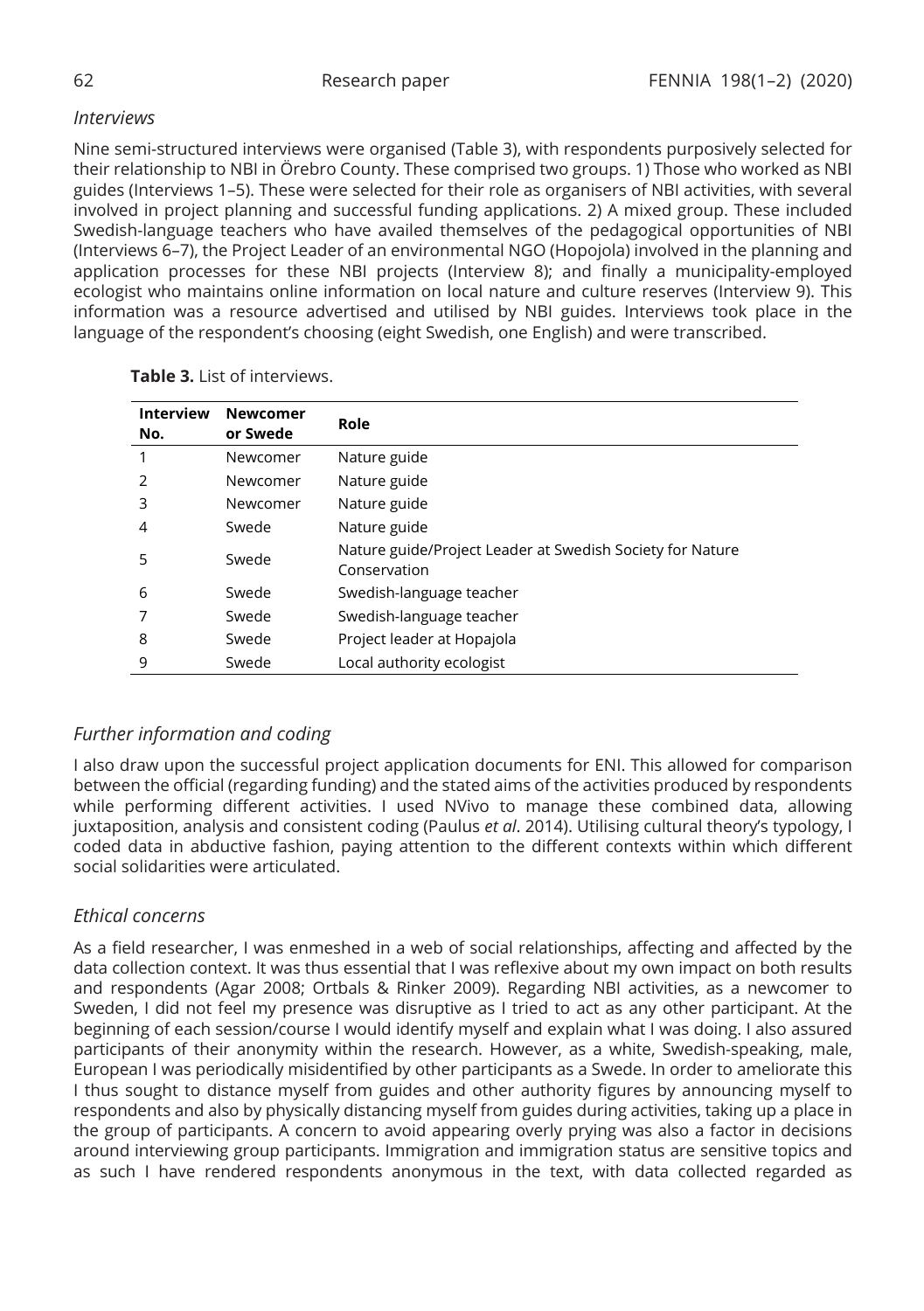confidential. This is to minimise any risk of harm to respondents (European Sociological Association n.d.). Finally, in an effort to ensure that the results of this research did not simply become another output, I endeavoured to share and discuss results with respondents both in public and in private, with the aim of constructive action around NBI (cf. Ybarra 2014).

Utilising predetermined demarcations between social groups risks concealing the heterogeneity (background, mobility, culture, legal status) among both 'hosts' and 'newcomers' (Schinkel 2018). However, throughout the research process respondents of all stripes would tend to essentialise on some level. For the purposes of this paper 'Newcomers' is used to refer to peoples called *invandrare* ("immigrants"), *nysvenskar* ("new-Swedes"), *personer med utländsk bakgrund* (people with foreign backgrounds) and *nyanlända* ("new-arrivals") by respondents or in documents. Similarly, I refer to newcomers' counterparts, variously called *svenskar* ("Swedes"), *svensktalande* ("Swedish-speakers") and *ursvenskar* ("original-Swedes"), as 'Swedes' in this paper. The categories as used here do not make any sort of claim about residency status or rights to live in Sweden.

### **The social solidarities of NBI**

This section is in four parts, each of which discusses one of cultural theory's social solidarities. The two social solidarities most prominent are egalitarianism and hierarchy, although individualism and fatalism are also present. Discussion then turns to the extent that the dominant orderings of NBI are appropriate to many immigrants' lives.

#### *Egalitarianism – bringing newcomers into the group*

Within these collated data, the discourse of the egalitarian solidarity appeared repeatedly. To members of the egalitarian solidarity, equality of outcome is key and there is considerable concern about iniquities within society and concomitant action to change institutions that distribute unequally (Thompson 2008, 24). The funding application for the ENI project illustrated this. The stated outcomes of the project assert that it is expected that "new citizens appreciate and use nature as a source of knowledge, recreation and relaxation". Likewise, the SMT funding application specifically seeks to address lack of knowledge among participants about safely accessing nature during wintertime. Similarly, different interview respondents regularly voiced concerns that newcomers to Sweden were unable to access the same rights to nature, with newcomers described as scared, unaware of the possibilities and ignorant of their rights to roam (Singleton 2020a).

This concern also partially explained the emphases upon Sweden's universal access laws. These laws are popular among many Swedes (Sandell 2006) and accorded with symbolic importance (cf. Beery 2013), embodying societal egalitarianism (Dahl 1998, 300–301). NBI activities thus chime with other actions to allow all inhabitants of Sweden to access nature (Fig. 1). During guided walks in several reserves, we passed facilities designed to allow disabled access to nature, provision of information for the blind as well as information for people of all ages to familiarise themselves with different natural environments. Likewise, through providing equipment for exploring the natural environment, many of the NBI activities aimed to reduce inequities of access. Thus at one SMT session, participants were allowed to borrow and experiment with nature photography using a good camera. At other sessions, loaned binoculars or clothing allowed people to see things and experience conditions that would previously have been less accessible.

As the egalitarian solidarity is characterised by high group incorporation the maintenance of group boundaries is often important with egalitarian groups often defining themselves against the mainstream (Douglas & Mars 2003, 772). As such, egalitarian groups are simultaneously opposed to mainstream society whilst sometimes wishing to 'convert' members of wider society to their cause (Thompson *et al*. 1990, 65). This emphasis on creating and maintaining group boundaries is visible at several levels in the data. Linking to the above-mentioned desire to remove obstacles to newcomers' access to nature vis-à-vis Swedes was also a desire to create situations where newcomers and Swedes could mingle. Reflecting egalitarianisms caring and sharing view of humanity, several respondents asserting that walking together will naturally lead to bonding: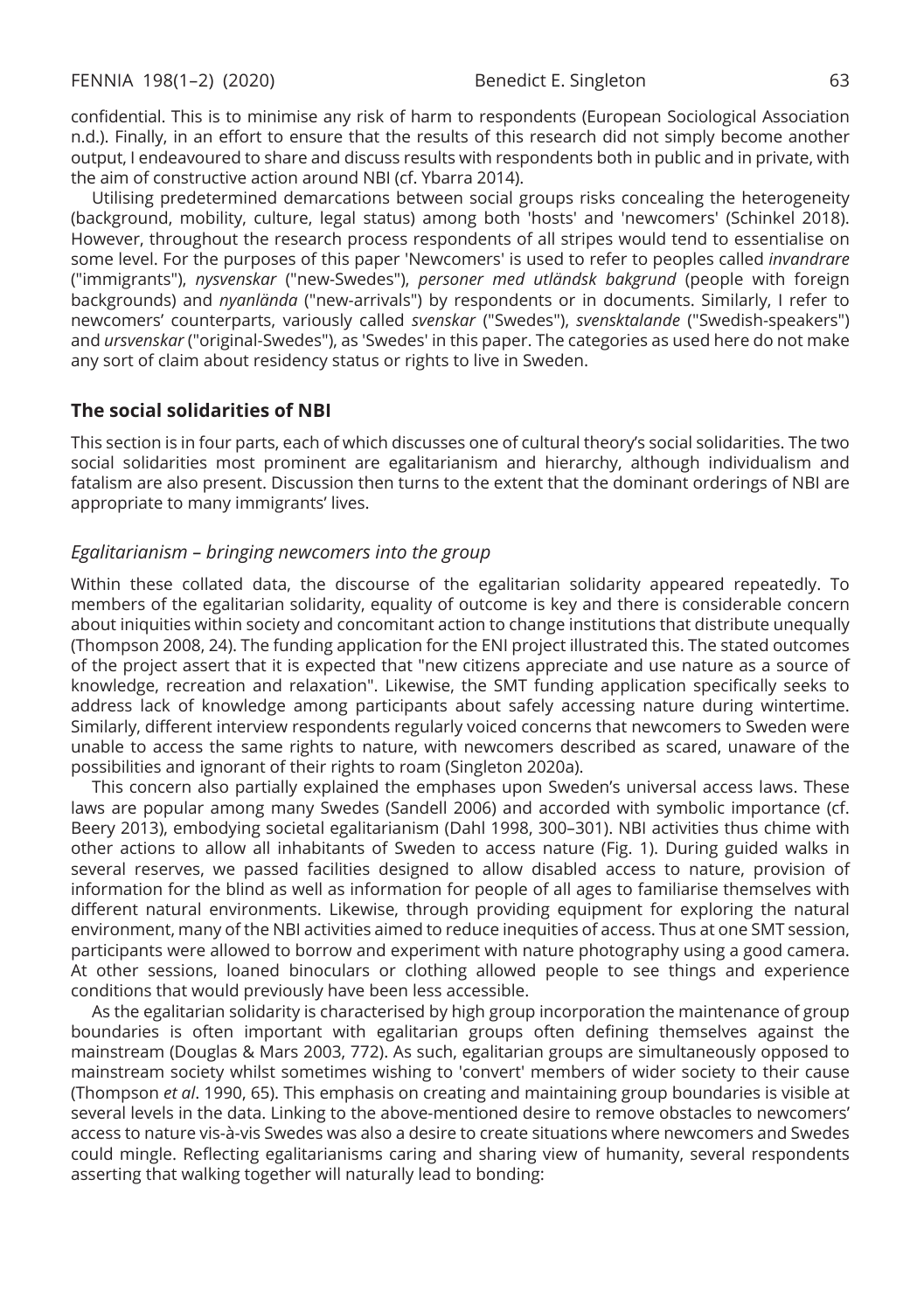Because I myself feel happiest out in nature it is best to meet me in nature [laughs], or so I think… And [in nature] I have knowledge that I want to share. It is not better or worse than meeting in a church or at a library but it is still important… And it is also an important part of our [Swedish] cultural history. (Interview 5)

While out in nature we are both on neutral ground. I can say "now I must go home" and I can go home. I don't need to say to someone "you must leave my house now" … For me [nature] is a good place to meet. And one can find different things to talk about that can unite people and find similarities and differences. (Interview 8)

As this last statement suggests, simply spending time with people and doing shared activities was hoped to lead to a shared body of experiences (cf. Singleton 2020b), making conversation and enjoyment easier. NBI activities endeavoured to create a shared space for the creation of social bonds. In effect a group space. Similarly, the egalitarian nature of the social space allowed for people to learn from one another as equals. Thus, one respondent expressed a strong desire to share her love for and knowledge of nature:

It doesn't matter where one comes from or what one's background is or what god one believes in or what sexual orientation or anything at all, everyone can enjoy nature and do it together with others, and that's what I want to highlight. You can hang out with me in nature as well. I think it's cool and will share. And I want to hear about your nature and thoughts. (Interview 5)

VARB Välkommen Welcome به خبر Tervetuloa Dobro došao خوش امدىد Soo dhawow Willkommen هلا ك **Bienvenue** جمُينَا ودُ

**Fig. 1.** Multilingual welcome sign for a nature reserve in Örebro.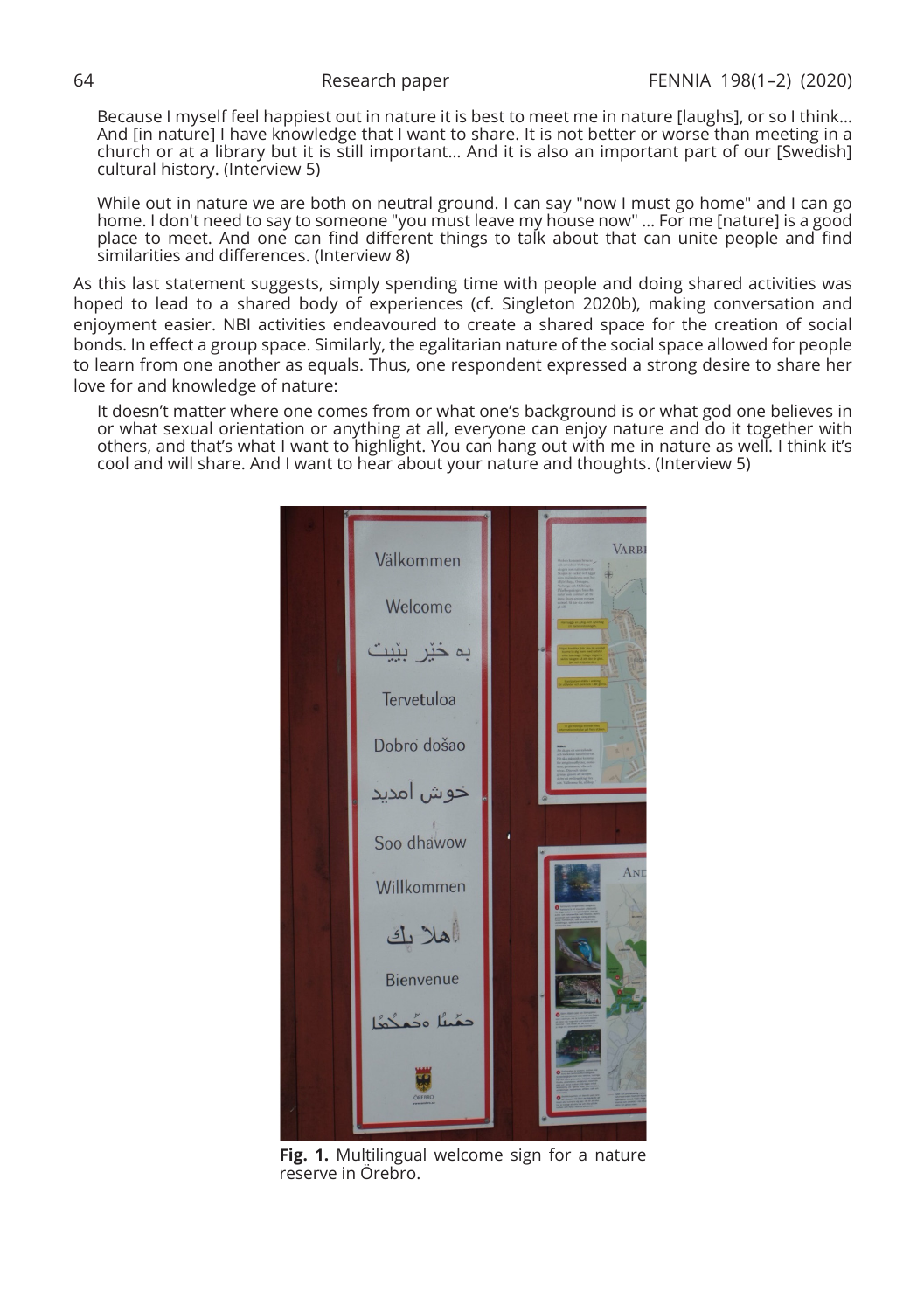This desire to create an egalitarian group space and consequent identity clearly emerged within NBI activities themselves (Singleton 2020b). Guide training also hammered home to participants that they need to involve people and build cohesion. Many activities had an active group-building component, encouraging cooperation and active learning, with usually everyone (or each subgroup at least) accorded an equal chance to speak. An example of this is a game where participants answered questions on either Swedish nature laws or vocabulary. Divided into groups, participants roll a die to identify which question to answer. Participants scatter the questions (36 of them) around the immediate (usually forested) area on bits of card. Groups should then work together to find the questions and to answer the questions, ensuring that everyone understands. Thus whilst it was possible to be competitive in this game with groups trying to be the first, the central thrust was on ensuring the group as a whole were able to learn. No rewards were ever given for finishing first in any case.

There was a strong emphasis on equality and concern for maintenance of the group as a whole (although certain hierarchies did emerge as the next section shows). Indeed, dealing with people who chose to leave the group could be problematic. As one respondent put it:

A single group member should not influence the whole, so the excursion should proceed as planned. If a person doesn't want to be with us, we shall try to encourage them and then show them the way back … [or] take them to a place they can wait for us so we are free to ensure the others enjoy themselves. (Interview 1)

Likewise, the reasons respondents gave for people not attending activities resonated with egalitarian discourses. Attendance was quite variable, particularly for SMT. Respondents depicted newcomers as stuck in the fatalistic category – as passive, afraid and unable to access the opportunities of Swedes. Thus, a big challenge for NBI was to overcome this passivity. The assumed key to this was gaining access to extant newcomer groups as well as to inform them of the opportunities that were available. Indeed, the guides of newcomer background were envisaged as providing a way towards those felt to be excluded: "I believe the key is to find key-people in the municipalities that have the confidence of [newcomer groups]… So actually I don't believe it's because people don't want to come it's that they haven't received the information in the right form." (Interview 8).

With desire to bring people into the egalitarian group also came concomitant articulations of the egalitarian discourse on reality. Several respondents argued that something has gone wrong regarding people's relationship to nature and they have become cut off. "To egalitarians, who reject authority, it is the system … that is held to blame" (Thompson *et al*. 1990, 59). These respondents argued that there was a need to educate and sensitise people to the environmental impacts of their activities and inculcate an awareness of society's connectedness with and dependence upon nature. Furthermore, this was not unique to newcomers, it also affected Swedes.

It is not just people who come to Sweden. It's also similar with our children, and it relates to adults today – they must become nearer [to nature] … We are dependent upon [nature] and we are a part of it and we need to feel like we are a part of it in order to protect it. (Interview 4)

[W]e have begun to lose contact, the nature contact. People don't go out. Children eat fish fingers and believe that it is fish…. So it is a problem in Sweden too, that Swedes have distanced themselves from nature. (Interview 8)

As such, NBI organisers aspired to form a wider movement within Swedish society and indeed globally, since environmental issues are global in scope and effect. This was integral to their work on migration issues: "It is quite obvious to us that much of this whole refugee stream [is very much linked] to the pursuit of profits and to extract natural resources in an unsustainable way" (Interview 8). Elsewhere, cultural theorists have discussed the similarities between environmentalists and certain religious movements (Douglas & Wildavsky 1983). Within the collected data, this similarity also appears pertinent. NBI can be understood (at least in part) as an attempt to convert participants of all stripes to a particular worldview of nature as a delicate-balance. As one respondent stated that nature was simply and obviously "life" (Interview 5).

In sum, the discourse of the egalitarian solidarity is particularly prominent within these NBI. Built on the idea of society on a path to environmental destruction, the mantra 'do not disturb, do not destroy' (*stör inte*, *förstör inte*) is spread as the appropriate way for people to enjoy nature. Furthermore,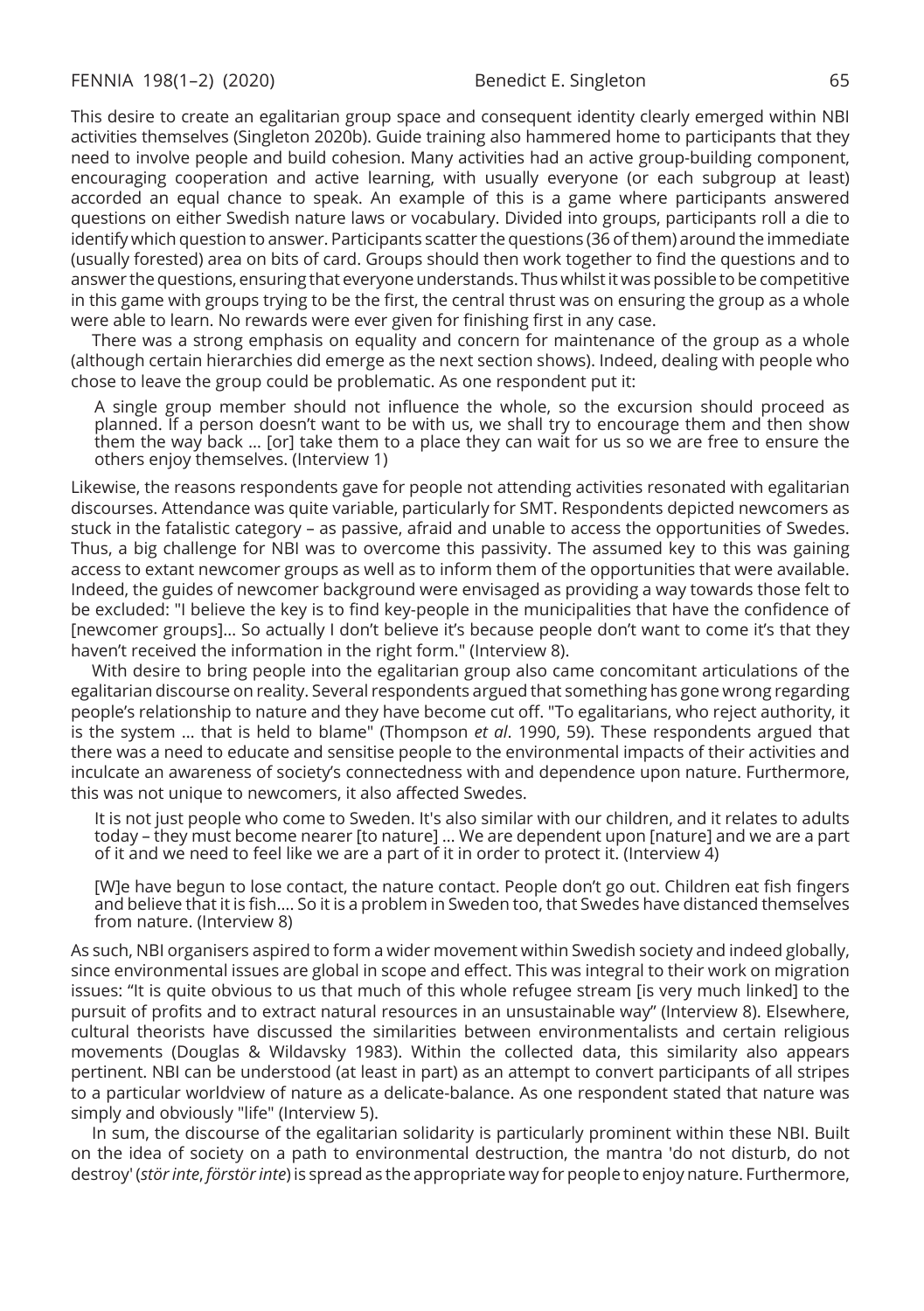nature is important for people to enjoy and many activities may be simultaneously interpreted as an attempt to address iniquities in environmental justice and as an attempt to build an egalitarian group both on individual walks and within society more broadly (Singleton 2020a).

#### *Hierarchy – ensuring everyone gets the right info*

Hierarchy is also clearly present alongside egalitarianism within NBI. Within the hierarchical solidarity's perspective, the world is very much knowable and people are malleable. It thus becomes possible to manage the world in an efficient, rational manner. Resources should be distributed by rank, station or (measurable and clearly defined) need, often through recourse to expert, dispassionate authority (Thompson 2008, 24). The approach of hierarchs to integration has a certain amount of overlap with egalitarianism. Both wish to incorporate people into groups, however hierarchy differs with a preference for clearly demarcated roles and specialism. Within this discourse, integration is about bringing people into the extant institutional order. Thus, integration is about both accessing nature and acquiring requisite knowledge to function within the hierarchy. In terms of social security, it thus becomes an exercise in identifying the 'deserving poor' and helping them (Thompson *et al*. 1990, 94–95).

The hierarchical outlook emerged in several situations during data collection. Firstly, it manifested on group activities in the separate roles of guides and participants (Singleton 2020b). Whilst there was a clear desire to reduce hierarchies through group exercises, guides still needed to organise people. As such, a hierarchy physically manifested with guides taking a visible position surrounded by participants. Similarly, when participants did not act as instructed, hierarchical authority would often emerge reflecting concerns that people need to be ordered. On several occasions, guides would take participants to task for example over lateness. For example, on one occasion a (newcomer) guide lambasted a young female participant: "In Sweden time is so important. ... One must start on time… That is a key rule – respect it!" (field notes). At other times, participants were criticised for failing to bring lunch to the forest (thus necessitating a trip away), which can be interpreted as breaking up the group but also as a resistance to guides' control of the day's timetable.

This reflects an argument that to integrate newcomers need to do three things: firstly to become aware of and obedient of the law. Within the activities observed this usually meant respecting the universal access rules. Secondly, it also entailed the absorption of the information required to utilise nature safely. This could be orienting oneself but also knowing that some mushrooms, for instance, can be lethal if eaten. Finally, it also entailed learning and respecting norms of Swedish society and nature use. As one respondent pointed out: "…in Sweden … we have many laws. But we also have many rules. Including unwritten rules" (Interview 7). The same respondent then went on to give the example of the need to clean up after oneself using the example of family barbecues. It has been suggested that newcomers tend to practice different activities to Swedes, with the former preferring large social gatherings in comparison to 'Swedish' "values such as silence, solitude, hardiness and amateur scientific interest in flora and fauna" (Lisberg Jensen & Ouis 2008, 179). Thus while there is space for variety of practice, dominant norms and rules are expected to be obeyed ensuring facilities are available to others. This world of norms, rules and laws implicitly entailed Swedes and guides claiming authority to correct those seen breaking the rules. For example, one Swedish respondent described her difficult decision to confront several newcomer youths who were littering, in the end deciding that she must make a stand.

Decisions about what NBI participants needed to know reflected this teacher-student relationship. When asked about the incorporation of newcomers' views into planning it was stated that guides' experiences of previous activities and, in particular, the viewpoints of newcomers who had become guides were key. Thus, they identified the twin foci of biological knowledge and the universal access laws as likely to be most interesting/relevant to newcomer groups. Similarly, for newcomers looking to carry out specific roles in Swedish society, different bodies of knowledge could distinguished. As such, one Swedish-language teacher of medical workers argued for the importance of her students gaining an understanding of the lifestyles Swedes have. After all, to understand how an injury occurred and suggest a treatment requires knowledge of what activities people may do.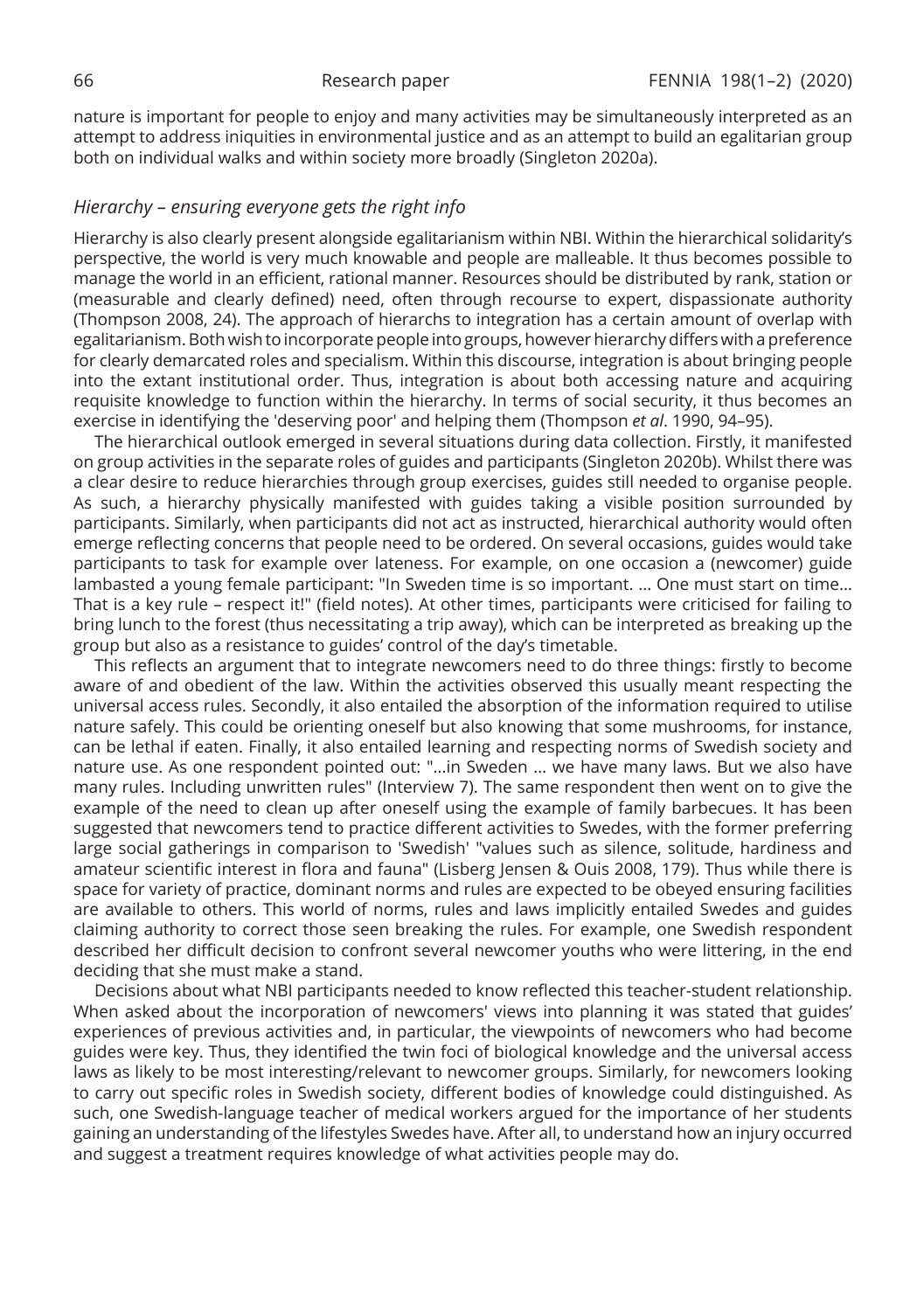As such, hierarchy also often manifested on NBI guided walks. Integration entailed taking on the attributes ascribed to ordinary people within Swedish society and respecting the governing order, ultimately embodied by the Swedish state and its laws. Within this hierarchical ordering of integration, newcomers take a junior role in a teacher-student relationship, with concomitant levels of authority. Guides (and sometimes Swedes) decide what newcomers need to know and learn. This order was measured and kept track of in the form of reports that guides would produce, recording how many people they had guided, where they went and what occurred. NBI are thus positioned to appeal to those tasked with rationally deciding how resources are utilised (in other words, local authorities and funding bodies). NBI can thus also be interpreted as an attempt to order society following a hierarchical logic – an attempt to integrate newcomers and Swedes on a cost-effective and expert-led basis.

#### *Individualism – earning one's place*

In contrast to group-oriented members of the egalitarian and hierarchical social solidarities, members of individualistic solidarity actively seek to build ego-focused networks. Individualists, rather than joining bounded organisations, strive to make personal connections and to manipulate their networks. Individualistic actions are conceived as taking place within a competitive market, with the victors naturally accruing success (Thompson 2008, 23). With hierarchy and egalitarianism prominent within NBI group work, individualism only manifested episodically as people sought to build networks. For example, on one occasion on an SMT excursion a participant, an experienced Lebanese doctor, upon hearing I was associated with a university, immediately asked for my email address with the hope that I could somehow help him to find work within his field.

The discourse of individualism appeared most commonly around possibilities for paid employment. This was most obvious on the courses in nature interpretation. On several occasions, guides suggested that participation on the course (and the certificate awarded on successful completion) would be of value regarding future employment opportunities. For example, at the end of the first day of the course in Nora, over coffee and biscuits, the Swedish leader of the project clearly stated the value of the course and certificates – there is a growing need for more nature guides who can speak multiple languages, in part because interest in NBI is growing around Sweden. Furthermore, these particular certificates will have value because speaker herself is experienced and prominent in the field. The certificates thus have "a little power behind them" (field notes). This is very suggestive of an individualistic logic: the certificates have value in the Swedish job market. Furthermore, much of this value depends on the speaker's personal influence. The speaker is a 'big man' at the centre of a wider network, within which they are influential.

Course participants themselves also seemed to endorse an individualistic narrative of integration. Several were persistent in demanding what they saw as having earned; outside of sessions, several guides complained about participants pestering them for certificates, including those who had not fulfilled the completion criteria. The course participants were behaving in an individualistic manner – seeking to get their deserved outcome in their eyes, and with it a tool for use in the job market. Likewise, when participants took a competitive approach to NBI exercises, concerns for nature's sensitivity sometimes went out the window as people rushed to be first to finish (Singleton 2020b).

Finally, periodically the guides themselves would articulate the individualistic discourse. One guide would sometimes talk about the unwillingness of certain newcomers to make the necessary lifestyle changes to allow them to integrate into Swedish society: "It depends on how much [an immigrant] makes an effort. They are victims of their own backgrounds. Sometimes from my perspective one can say there are those who do not want to integrate themselves… Sometimes it helps those people to force them" (Interview 2). At other times, on guided walks, the stories guides would tell would also endorse this picture. This was most obvious at Oset och Rynningeviken reserve, which has an unusual history as land claimed from Lake Hjälmaren, then as a rubbish tip, then as reserve. I heard this story on at least four occasions used as a parable highlighting that Sweden was not built in a day. Sweden's welfare system and rich society are the product of Swedish struggle. The message for newcomers is: they need to work hard themselves. These different responses in many ways resemble classic individualistic reasoning. Members of the individualistic social solidarity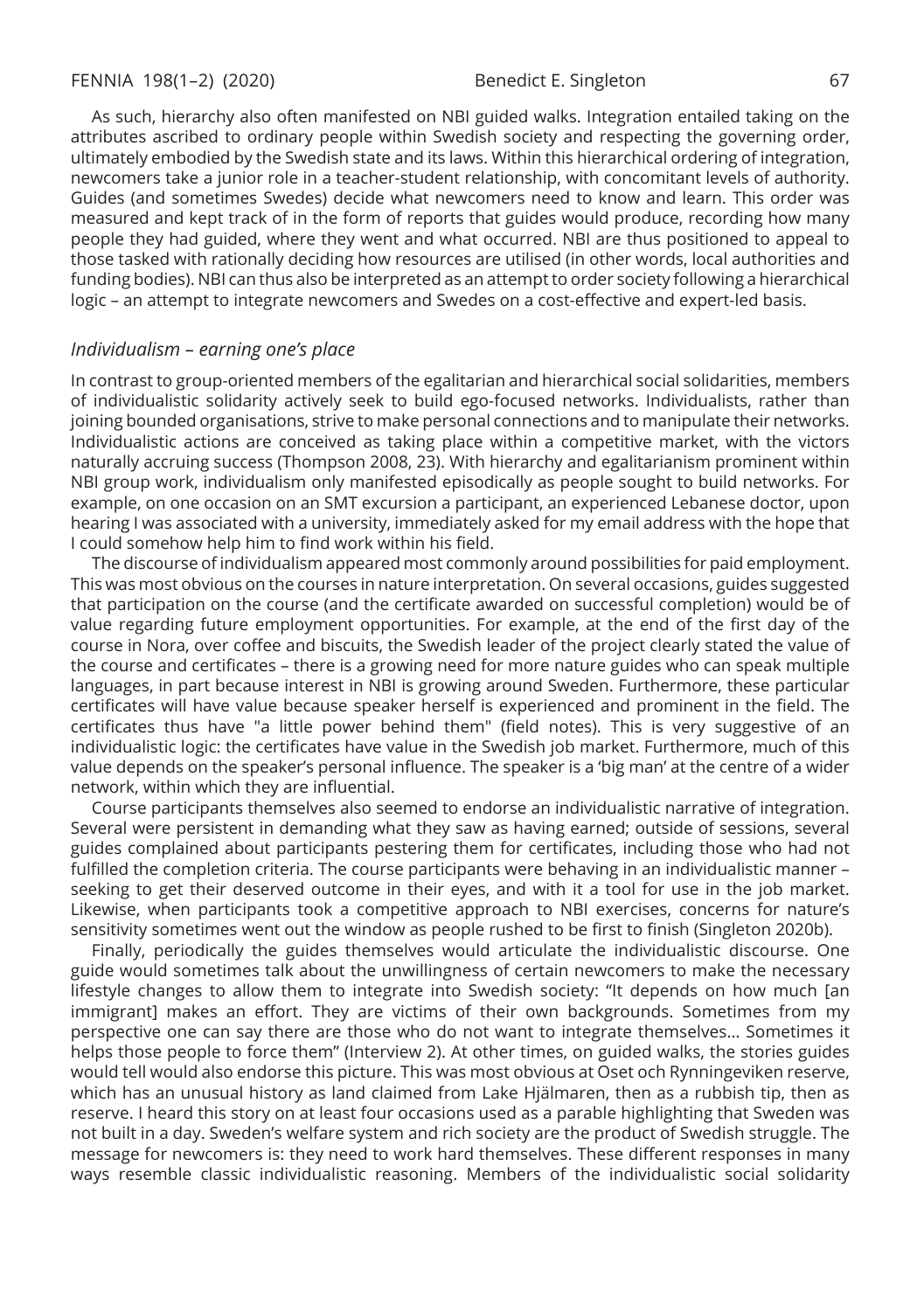typically "attribute personal failure to bad luck or personal incompetence or some combination thereof" (Thompson *et al*. 1990, 60). In this framing, the two newcomer guides are an example to others; they have successfully learnt Swedish and found work.

#### *Fatalism – there is no such thing as integration*

The fatalistic solidarity is of a different nature to the other three, tending to be most obvious by their absence in policy debates, for example. Individuals may find themselves in the fatalistic solidarity through being frozen out of the other three. Within the perspective of fatalism, fairness is an impossibility and this will never change (Thompson 2008, 24–25). As such, fatalism only made sporadic appearances in the NBI activities observed. Indeed, the voluntary nature of many activities meant that fatalists, characterised by apathy, keeping one's head down and risk avoidance (Thompson *et al*. 1990, 63), were unlikely to even show up. However, whilst many people attended the nature interpretation courses voluntarily, on several occasions in Nora, several people appeared on the second and third days of the nature interpretation course on the back of a local employment scheme. Whilst some of these participants participated fully, others seemed to have only a desultory interest, often doing as little as possible within the constraints of various exercises and it seemed that they had been pushed to attend. The presence of these people (who appeared without warning) was a source of frustration to guides as it disrupted the hierarchical planning of activities.

Finally, the existence of the fatalistic solidarity was integral and implicit to the planning of all the NBI activities. During research, there were also periodic comments about some newcomers having a 'bad culture' that needed to change to integrate into Swedish society. For example, one ENI participant, from Uganda, complained "especially in Africa, we don't totally give a shit about the nature. It's because how we grow up …" (field notes). On another occasion, I spoke with a newcomer representative of a women's group in Karlskoga, which has adopted guided walks as one of their regular activities after completing the ENI course. This woman felt it was terrible that newcomer women could become isolated from society "because of culture" (field notes). Some groups of newcomers were conceived as existing in a fatalistic state and planned activities aimed to move them into other solidarities: "Powerless and exploited, fatalists, in egalitarian eyes, are prime candidates for missionary work. Since fatalists are the meek who, one day, will inherit the earth, the egalitarians' task is to "empower" them so that the glorious day is not postponed indefinitely." (Thompson *et al*. 1990, 95). Thus, the dominant egalitarian framing of newcomers as isolated and unable to access nature and make contact with Swedes depends on the (perceived) existence of the fatalistic solidarity.

## *The appropriateness of NBI*

This section discusses the presence of the different social solidarities, with particular regard for the social scales within which they emerge. It concludes with discussion of the 'appropriateness' of NBI interventions within Swedish immigration contexts. Within the collated data, the perspective of the egalitarian solidarity is prominent. Respondents regularly articulated a discourse based on bringing people into subgroups and wider society as equals. However, within the organisation of NBI, hierarchy also repeatedly appeared, notably in the organisation and conduct of NBI activities. Likewise, there was evidence of the remaining social solidarities despite the hegemony of egalitarianism and hierarchy. As an egalitarian-hierarchy institution, I interpret the NBI activities observed as attempts to enact Swedish nature (or parts of it) as a 'common-pool resource' or a 'commons'. Within cultural theory, definitive of the commons is cooperation of those involved for the greater good (Singleton 2017, 1009). The repeated motto of the universal access rules to neither disturb others nor damage nature is emblematic of this perspective. NBI invite newcomers to share both nature and the Swedish commons.

As an alliance between egalitarianism and hierarchy, NBI are responding to a problem within egalitarian institutions – true consensus decision-making becomes increasingly challenging as the size of a group increases. There are two common solutions to this issue: to splinter or to acquire some sort of hierarchical decision-making mechanism (Douglas & Mars 2003). Within the NBI observed, hierarchy and egalitarianism are often separate. Hierarchy largely manifests in preparation, including decisions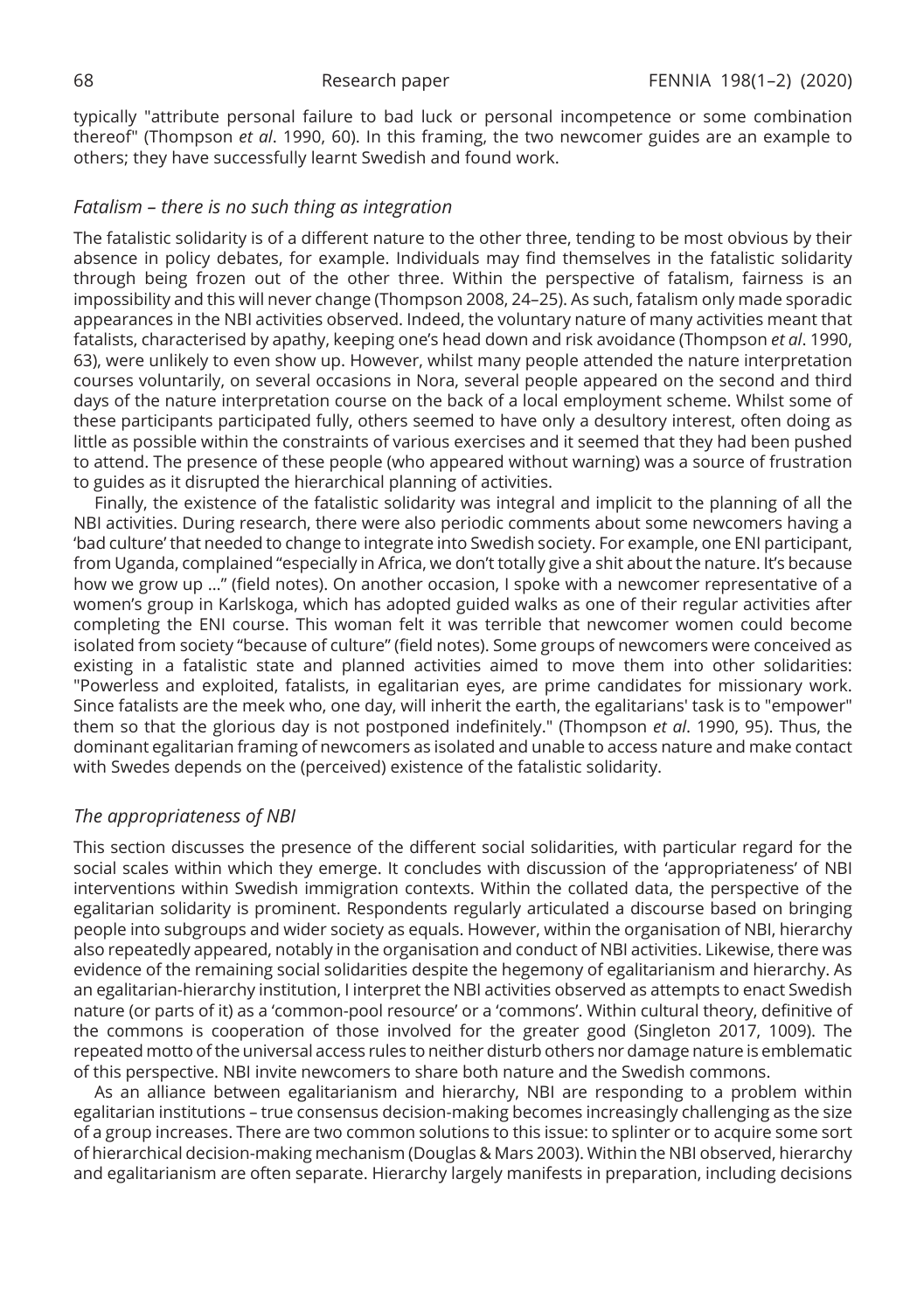over activity choice and content. In this NBI also link to the hierarchical governance structures of the Swedish state – both as an 'efficient' solution to the 'problem' of integration but also in outlining what a newcomer needs to know. In the practice of NBI activities however, egalitarianism is the order of the day. There is a preference for consensus and guides expressed frustration at having to badger people to participate in things. After all, one of the key aims of the activities is to have fun and it is seldom fun to berate or be berated. This recourse to hierarchical coercion when consensus-approaches failed at times led to uncomfortable moments during observed activities. Likewise the awkwardness of 'Swedes' being tasked with 'teaching' and 'disciplining' newcomers was generated because it infringed the norms of the commons as an institution of equals. However, the need for egalitarian approaches to maintain the commons remains: while there are numerous Swedish laws about what one can and cannot do in nature, enforcement in a big, sparsely-populated country presents great challenges. As such, the commons system can only continue if people adhere to the norms of use. This point was made on an ENI course. I asked the guide what happens if the laws of a nature reserve are ignored. The subtext to her response was that in practice, often very little, as she reiterated that guiding in nature "is built on really respecting [the rules]" (field notes).

Diagnosing NBI activities as an egalitarian-hierarchy makes it possible to consider the extent that such practices fit into participants' lives. The appropriateness of any particular social institution (such as NBI) depends on the extent that it matches the contexts within which it occurs. This means it should fit predominant social solidarities at the various social scales (Thompson 1998; Singleton 2017). The NBI observed here manifest on two different social scales at the level of local governance and at the level of the guided activities themselves. Different social solidarities dominate at these scales and thus different narratives about what success constitutes success will be in place.

In Sweden, at the level of local governance, municipality (*kommun*) or county (*region*) bodies predominate, organisations often with a largely hierarchal outlook. NBI activities at this scale appear as a rational, measured response to the societal issue of integration. It involves experts (guides) providing newcomers with the tools to access nature and society. The observed NBI appear a rational response to integration issues from the hierarchical perspective. The success of the observed NBI projects and subsequent ones (which have also garnered local funding) reflects this. The organisers of NBI in Örebro County are able to present their activities in such a way that satisfies members of the hierarchical social solidarity. The documented activities with the numbers of people involved serve to measure the success of the work. As such, this form of NBI will likely continue to appeal to hierarchical actors at a higher social scale as long as the activities are measurably a success.

At the scale of the individual, however, the egalitarian solidarity is dominant. In this case, success is likely to be considered in terms of the extent that newcomers are incorporated into each activity and 'converted' into both wider society and a wider egalitarian, environmental movement (Singleton 2020a). Within the NBI activities themselves, this was largely successful. While there were periodic examples of resistance and conflict to NBI (Singleton 2020a, 2020b), for the most part activities passed without a hitch. Beyond the observed activities however, it is harder to gauge how successful NBI were on their own terms. For example, difficulties in attracting people to SMT sessions may not just demonstrate a failure to access local social groups, as respondents suggested, but also indicate that the types of activities themselves (and the underlying egalitarian logic) were part of the problem. This is the subject of the next paragraphs.

Respondents provided several examples of NBI success, like a Karlskoga women's group utilising guiding technique (field notes). In another case, a Columbian newcomer and her Sweden-Finnish husband joining a branch of the Swedish Society of Nature Conservation was seen as demonstrating NBI's potential (Interview 4). Similarly, the only regular attendees of SMT guided walks, apart from myself and the guide, where the guides' siblings. This suggests that the egalitarian nature of NBI activities is most appealing when participants are drawn from extant social organisations (families, groups), and it is possible that these already matched the narratives of egalitarian and hierarchical social solidarities.

This point is incomplete; it was beyond the scope of this research to explore the impacts of NBI activities. It does suggest that future NBI activities may profitably garner support by targeting extant social groupings within Swedish society. However, such groups need to be open to incorporation within NBI – in groups where the maintenance of boundaries and the retention of members in the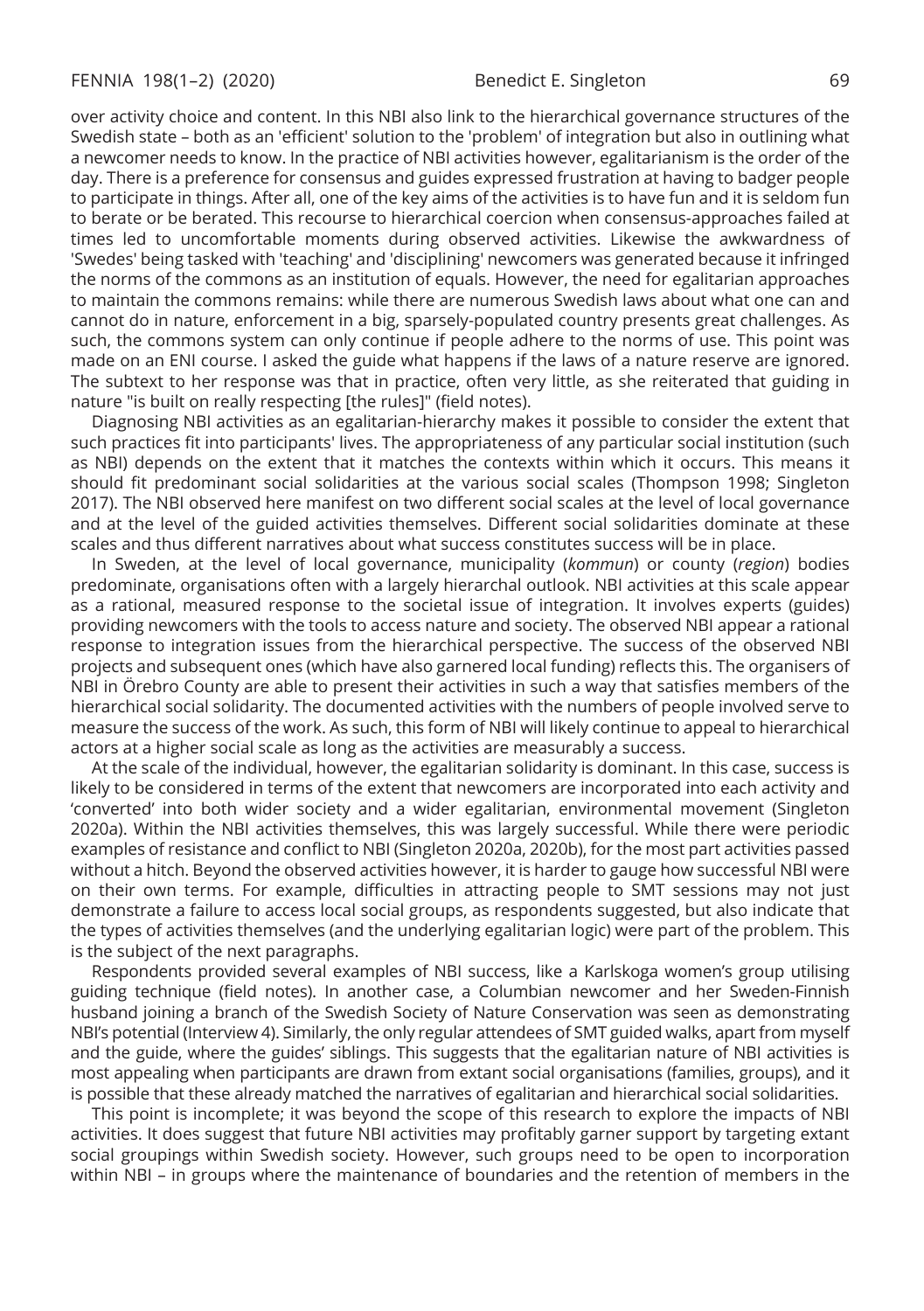face of outside threats (as in the case of heavily enclaved organisations) then NBI activities may simply be another thing to be resisted (Douglas & Mars 2003; Richards 2009). It also suggests that newcomers who find themselves in the individualistic or fatalistic social solidarities may be less receptive to NBI as a path to integration. NBI advocates will hope that the enjoyable NBI success will convert fatalists to their group, but accessing them remains challenging. Members of the individualistic solidarity present a different challenge, the NBI observed here present only limited and sporadic opportunities for networking and the building of social capital. As such, if many newcomers are in individualistic contexts and/or are acting/being pushed to act in an individualistic way in other parts of their lives, this will affect their responsiveness to NBI activities. It is tempting to see participants' demands for ENI course certificates and framings of the course as advantageous for employment as reflective of this. There is thus a need to thoroughly situate NBI activities in the daily lives of participants and their families (Olli 2012). The NBI observed in this study are episodic and will be a small part of participants' lives. Hypothetically, if newcomers and Swedes are pushed to behave in an individualistic manner within the greater institutional contexts of their lives, then one would expect NBI similar to the ones described here to have limited impact. If newcomers are often in individualistic contexts, NBI-based employment schemes may prove more successful.

There is also a need to further interrogate NBI's place in the lives of Swedes. Swedes constitute the group with which integration is to take place and as such are an integral part of NBI activities. However, Swedes were rare on many SMT and NFS activities, perhaps reflecting that they did not match many Swedes' preferences for outdoor recreation. One respondent stated that the Swedes that come along on guided walks (not just NBI) tend to already have an interest in outdoor recreation and may well have already 'converted' to NBI's implicit green social movement (Interview 4). Thus, the basic level of NBI information needed to bring newcomers in may be relatively uninteresting to Swedes. The one SMT session where large numbers of Swedes participated was the snowshoe expedition, with several participants saying they were eager to try out something new. As such, future NBI that seek to bring Swedes and newcomers together perhaps need to think harder on what activities might appeal to both groups.

There is thus a need for greater investigation of different practices in nature. Indeed, this is where insights from cultural theory may have further value. Research suggests that many Swedes endorse the model of nature as a commons and the egalitarian symbolic values these entail. However, if many Swedes express preferences for solitude in nature in 'wilderness' (Lisberg Jensen & Ouis 2008, 179), this may reflect more individualistic approaches to nature in private lives – nature is a boundless landscape to be 'conquered' by bold 'explorers'. As such, while the right to access Swedish nature is a common good, its exploration is a product of the investments one makes (time, money for equipment, etc.). If this is the case, then this may explain difficulties in integrating Swedes into NBI – egalitarian group exploration is counter to individualistic preferences. Likewise, if newcomers choose to access nature in different ways to Swedes there may be potential for conflict as has been the case over usage of other shared physical spaces (Mack 2017). As such, there is a need to analyse NBI's place in Swedish immigration contexts alongside cultural theory investigations of different forms of nature use. This would generate knowledge useful in the planning and conduct of NBI but also contribute to cultural theory investigations of the commons. This is of importance because, as cultural theory research elsewhere has shown, the dominance of particular narratives can have counter-intuitive and sometimes pernicious effects. For example, anti-discrimination legislation has been implicated in the *de facto* increased segregation of Dutch society (Bovens & Trappenburg 2006).

### **Conclusion**

This paper has examined nature-based integration activities in Örebro County utilising the theory of socio-cultural viability. Within cultural theory's typology the observed activities can be understood as products of an alliance between egalitarianism and hierarchy. Egalitarianism predominates at the level of the activities themselves with the activities' purpose interpreted as an effort to bring newcomers into shared group spaces with Swedes as equals and provide them equal access to the commons of Swedish nature. Hierarchy manifests in the role guides play in planning and coordinating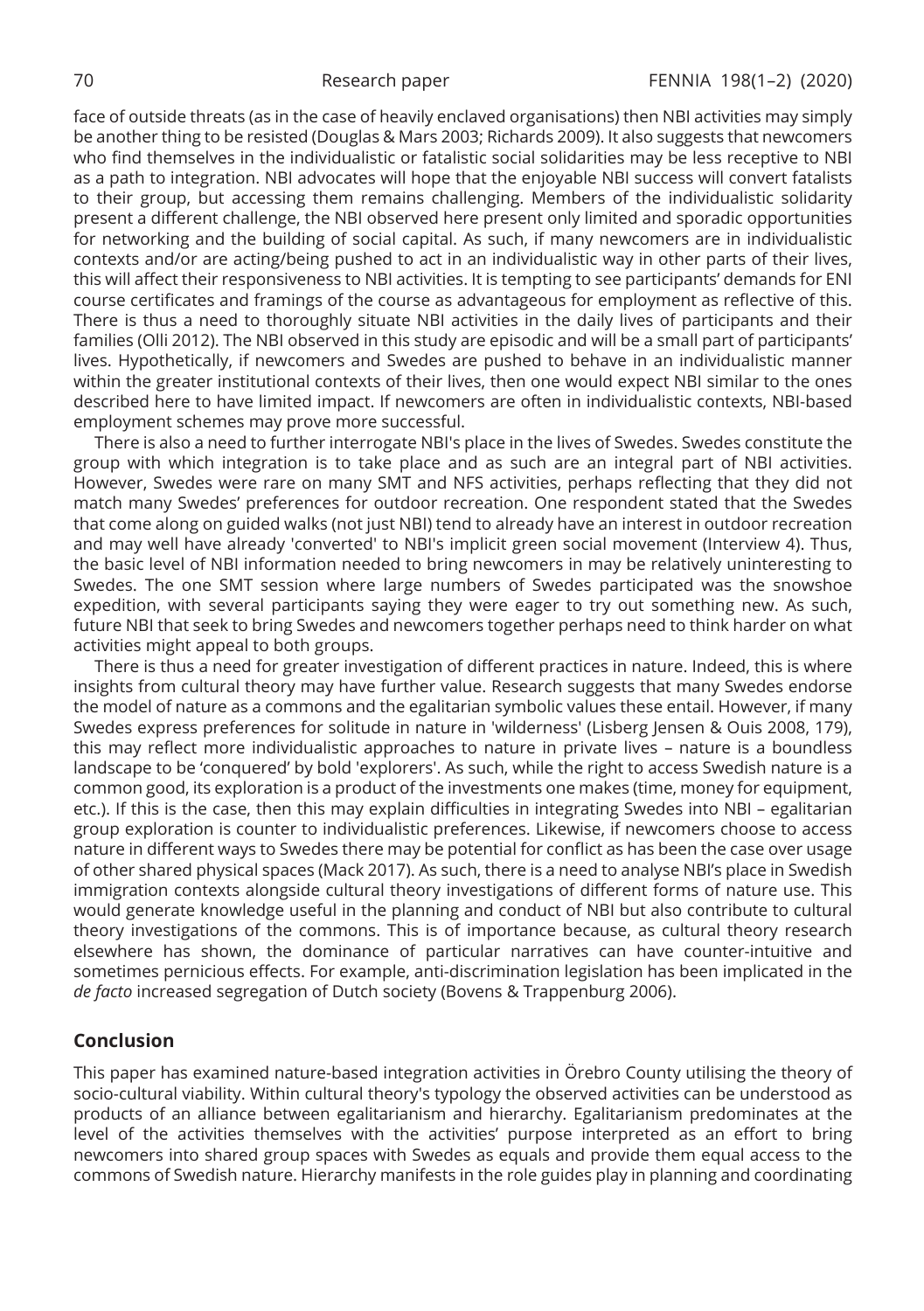guided activities and in the way that the observed activities are framed to appeal to hierarchical actors higher up the social scale. Tensions between the different social solidarities appear at moments where guides are compelled to try to discipline participants.

This interpretation is a first step to thoroughly interrogating NBI and other integration initiatives' place in Swedish society. Put simply, if the egalitarian-hierarchy framings of NBI do not match the socio-material contexts that newcomers and Swedes go through in their daily lives then this will affect their impact. This article suggests that the variable levels of attendance by both newcomers and Swedes may reflect that the framing logics of NBI are not always appropriate to participants. It argues that there is a need for further research to explore this. Notably individualism around broader integration activities of newcomers (for example, in job hunting) and in the nature use of Swedes should be investigated further. Doing so will increase the possibilities for different forms of NBI as well as helping ensure that the good intentions of the different activities have the desired effect.

#### **Notes**

<sup>1</sup> As with any theory, cultural theory has its critics, notably around the potential for misunderstanding it as static and deterministic of human behaviour. In many cases, people raise criticisms to misapplications of the theory. In the interest of brevity readers are guided towards 6 and Mars (2008, xxiii) who compile and address a list of criticisms.

#### **Acknowledgements**

This paper was initially drafted at the Institute for Social Science (ICS), University of Lisbon. I would like to thank all respondents and Mike Thompson and Paul Richards for their help and encouragement. I would also like to thank the reviewers Anja Byg and Anna María Pálsdóttir.

#### **References**

- 6, P. & Mars, G. (2008) Introduction. In 6, P. & Mars, G. (eds.) *The Institutional Dynamics of Culture Volume I*, xv–xli.Farnham, Ashgate.
- 6, P. & Richards, P. (2017) *Mary Douglas. Understanding Social Thought and Conflict*. Berghahn, Oxford.
- Agar, M. H. (2008) *The Professional Stranger: An Informal Introduction to Ethnography*. Emerald Publishing, Bingley.
- Arora-Jonsson, S. (2017) Development and integration at a crossroads: culture, race and<br>.ethnicity in rural Sweden. *Environment and Planning A* 49(7) 1594–1612 ethnicity in rural Sweden. *Environment and Planning A* 49(7) https://doi.org/10.1177/0308518x17701130
- Beery, T. H. (2013) Nordic in nature: friluftsliv and environmental connectedness. *Environmental Education Research* 19(1) 94–117. https://doi.org/10.1080/13504622.2012.688799
- Bolger, N., Davis, A. & Rafaeli, E. (2003) Diary methods: capturing life as it is lived. *Annual Review of Psychology* 54(1) 579–616. https://doi.org/10.1146/annurev.psych.54.101601.145030
- Bovens, M. & Trappenburg, M. (2006) Segregation through anti-discrimination: how the Netherlands got divided again. In Verweij, M. & Thompson, M. (eds.) *Clumsy Solutions for a Complex World*, 86–104. Palgrave Macmillan, Basingstoke. http://doi.org/10.1057/9780230624887\_4
- Dahl, G. (1998) Wildflowers, nationalism and the Swedish law of the commons. *Worldviews: Global Religions, Culture and Ecology* 2(3) 281–302. http://doi.org/10.1163/156853598X00262
- Douglas, M. (1966 [2002]) *Purity and Danger: an Analysis of Concepts of Polution and Taboo*. Routledge, Abingdon.
- Douglas, M. (1970 [2003]) *Natural Symbols*. Routledge, Abingdon.
- Douglas, M. & Mars, G. (2003) Terrorism: a positive feedback game. *Human Relations* 56(7) 763–786. http://doi.org/10.1177/00187267030567001
- Douglas, M. & Wildavsky, A. (1983) *Risk and Culture*. University of California Press, Berkeley. https://doi.org/10.1525/9780520907393
- European Sociological Association (n.d.) Statement of the Ethical Guidelines of the European Sociological Association. <*https://www.europeansociology.org/about-esa/governance/ethical-guidelines*> 16.7.2020.
- Favell, A. (2019) Integration: twelve propositions after Schinkel. *Comparative Migration Studies* 7(1). https://doi.org/10.1186/s40878-019-0125-7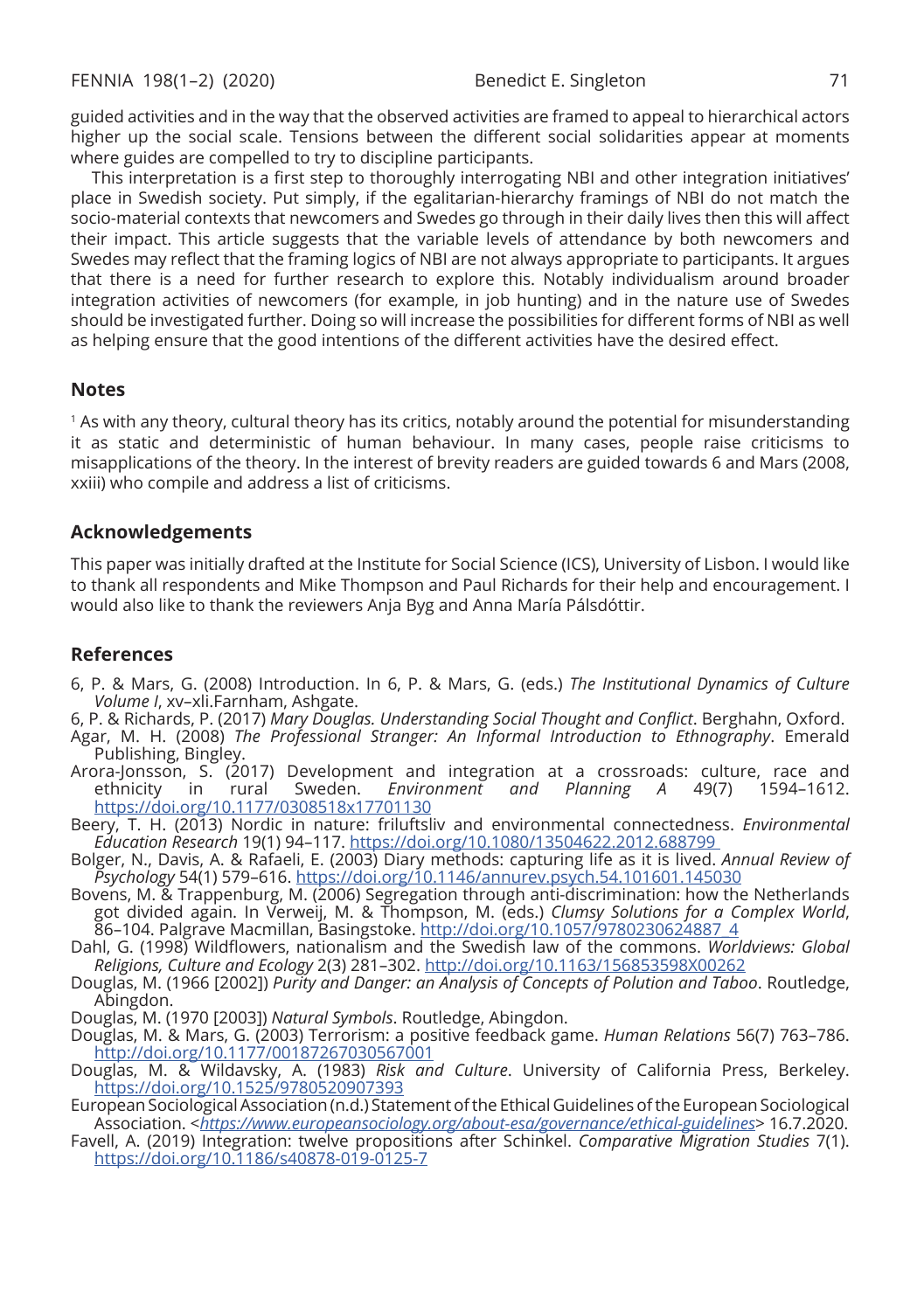- Gentin, S., Chondromatidou, A. M., Pitkänen, K., Dolling, A., Præstholm, S. & Pálsdóttir, A. M. (2018) *Defining Nature-based Integration. Perspectives and Practices from the Nordic Countries*. Finnish Environment Institute, Helsinki.
- Grip, L. (2010) *Likhetens rum olikhetens praktik. Om produktion av integration i fyra svenska kommuner*. Dissertations in Cultural Geography. Karlstad University, Karlstad. http://kau.diva-portal.org/ smash/get/diva2:288534/FULLTEXT01.pdf
- Hadj Abdou, L. (2019) Immigrant integration: the governance of ethno-cultural differences. *Comparative Migration Studies* 7(1). https://doi.org/10.1186/s40878-019-0124-8
- Hirvonen, K. (2013) Sweden: When hate becomes the norm. *Race & Class* 55(1) 78–86. http://doi.org/10.1177/0306396813486604
- Johnson, S., Eklund, A., Karlsson, M., Tönnberg, V. & Yrjas, C. (2017) Grön arbetsförmedling beskrivning och handledning. Hushållningssällskapet Skåne, Bjärred.
- Klarenbeek, L. M. (2019) Relational integration: a response to Willem Schinkel. *Comparative Migration Studies* 7(1). https://doi.org/10.1186/s40878-019-0126-6
- Kusenbach, M. (2003) Street phenomenology: the go-along as ethnographic research tool. *Ethnography* 4(3) 455–485. https://doi.org/10.1177/146613810343007
- Lisberg Jensen, E. & Ouis, P. (2008) Contested construction of nature for city fringe outdoor recreation in southern Sweden: The Arrie case. *Urban Forestry & Urban Greening* 7(3) 171–182. https://doi.org/10.1016/j.ufug.2008.02.003
- Mack, J. (2017) *The Construction of Equality. Syriac Immigration and the Swedish City*. University of Minnesota Press, Minneapolis. https://doi.org/10.5749/minnesota/9780816698691.001.0001
- Mars, G. (2008) From the enclave to hierarchy and on to tyranny: the micro-political organisation of a consultant's group. *Culture and Organization* 14(4) 365–378. Culture and Organization 14(4) 365-378. https://doi.org/10.1080/14759550802489755
- Naturvårdsverket (n.d.) Allemansrätten. <*https://www.naturvardsverket.se/allemansratten*> 11.3.2019. Olli, E. (2012) *Rejected cultural biases shape our political views. A migrant household study and two largescale surveys*. Dissertations in Comparative Politics. University of Bergen, Bergen. http://bora.uib. no/bitstream/handle/1956/6103/Dr.thesis\_Eero%20Olli.pdf?sequence=5&isAllowed=y
- Ortbals, C. D. & Rincker, M. E. (2009) Fieldwork, identities, and intersectionality: negotiating gender, race, class, religion, nationality, and age in the research field abroad: Editors' introduction. *PS: Political Science & Politics* 42(02) 287–290. https://doi.org/10.1017/S104909650909057X
- Paulus, T. M., Lester, J. N. & Dempster, P. G. (2014) *Digital Tools for Qualitative Research*. SAGE, London. https://doi.org/10.4135/9781473957671
- Pitkänen, K., Oratuomi, J., Hellgren, D., Furman, E., Gentin, S., Sandberg, E., Øian, H. & Krange, O. (2017) *Nature-Based Integration*. Nordic Council of Ministers, Denmark. https://doi.org/10.6027/TN2017-517
- Richards, P. (1999) New political violence in Africa. Secular sectarianism in Sierra Leone. *GeoJournal* 47 433–442. https://doi.org/10.1023/A:1007022508582
- Richards, P. (2009) Against ethnicity: ring composition and conflict resolution. *Focaal Journal of Global and Historical Anthropology* 54 3–15. https://doi.org/10.3167/fcl.2009.540101
- Richards, P. (2010) Ritual dynamics in humanitarian assistance. *Disasters* 34(S2) S138–S146. https://doi.org/10.1111/j.1467-7717.2010.01150.x
- Saharso, S. (2019) Who needs integration? Debating a central, yet increasingly contested concept in migration studies. *Comparative Migration Studies* 7(1). https://doi.org/10.1186/s40878-019-0123-9
- Salmonsson, L. & Hedlund, D. (2018) Where do we go from here? Challenges and strategies following additional asylum policy restrictions in Sweden. *Journal of Human Rights Practice* 10(3) 524–535. https://doi.org/10.1093/jhuman/huy029
- Sandell, K. (2006) The right of public access: potentials and challenges for ecotourism. In Gössling, S. & Hultman, J. (eds.) *Ecotourism in Scandinavia: Lessons in Theory and Practice*, 98 –112. CABI, Wallingford. http://doi.org/10.1079/9781845931346.0098
- Schierup, C.-E., Hansen, P. & Castles, S. (2006) *Migration, Citizenship, and the European Welfare State*. Oxford University Press, Oxford. https://doi.org/10.1093/0198280521.001.0001
- Schinkel, W. (2018) Against 'immigrant integration': for an end to neocolonial knowledge production. *Comparative Migration Studies* 6(1) 31. https://doi.org/10.1186/s40878-018-0095-1
- Singleton, B. E. (2017) What's missing from Ostrom? Combining design principles with the theory of sociocultural viability. *Environmental Politics* 26(6) 994–1014. https://doi.org/10.1080/09644016.2017.1364150
- Singleton, B. E. (2020a) Go to the forest! Exploring the ordering of Swedish Nature-Based Integration. *Environment and Planning E: Nature and Space* [online Sep 30 2020] https://doi.org/10.1177/2514848620962420